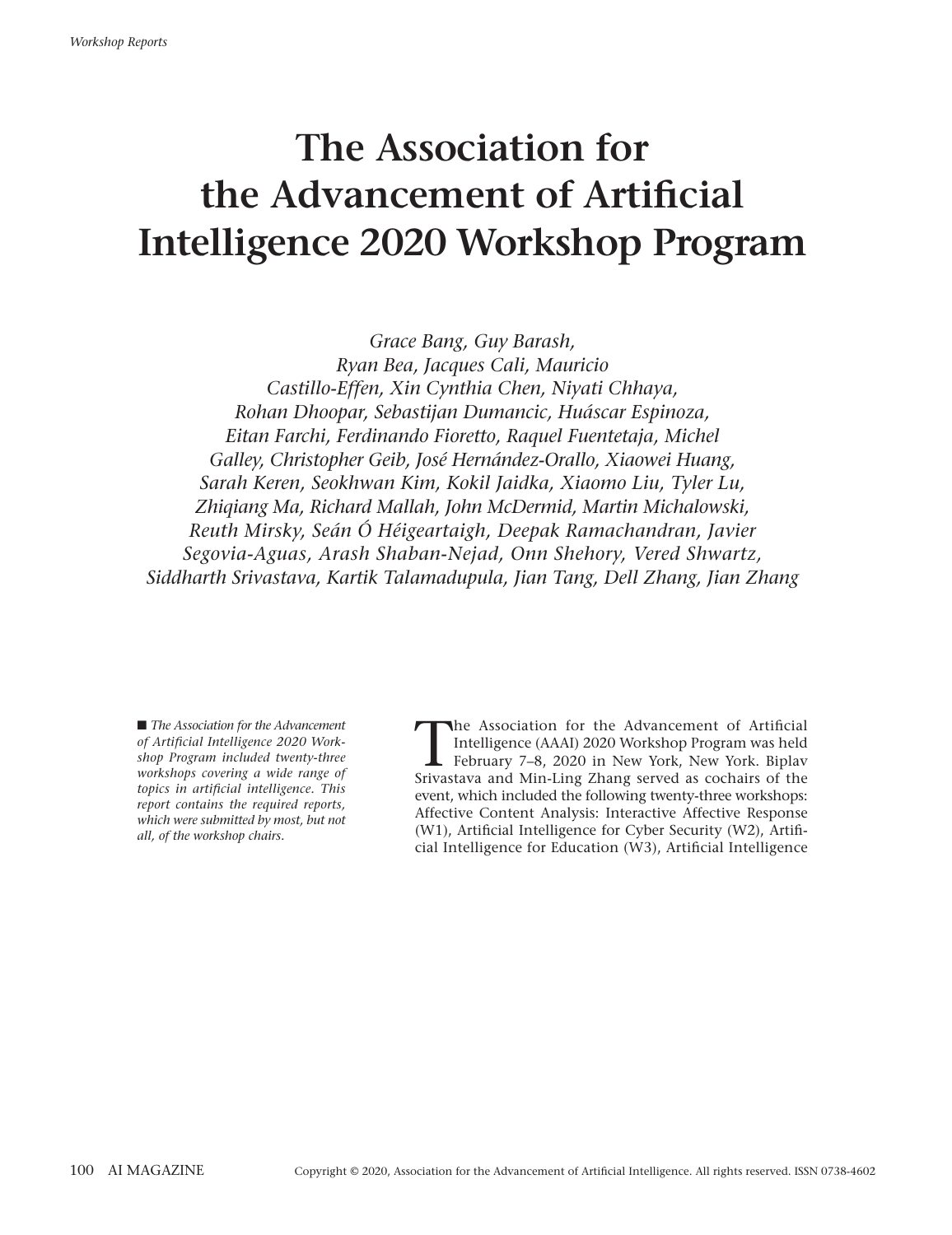in Team Sports (W4), Artificial Intelligence of Things (W5), Artificial Intelligence Safety (W6), Cloud Intelligence: Artificial Intelligence (AI)/Machine Learning (ML) for Efficient and Manageable Cloud Services (W7), Deep Learning on Graphs: Methodologies and Applications (W8), Dialog System Technology Challenge (W9), Engineering Dependable and Secure Machine Learning Systems (W10), Evaluating Evaluation of AI Systems (W11), Generalization in Planning (W12), Health Intelligence (W13), Intelligent Process Automation — Robotic Process Automation (RPA) Meets AI (W14), Interactive and Conversational Recommendation Systems (W15), Knowledge Discovery from Unstructured Data in Financial Services (W16), Plan, Activity, and Intent Recognition (W17), Privacy-Preserving Artificial Intelligence (W18), Reasoning and Learning for Human-Machine Dialogues (W19), Reasoning for Complex Question Answering (W20), Reinforcement Learning in Games (W21), Reproducibility in AI (RAI 2020) — Future Direction and Reproducibility Challenge (W22), and Statistical Relational AI (W23).<sup>1</sup>

## Affective Content Analysis: Interactive Affective Response (W1)

The third Workshop on Affective Content Analysis was conducted to stimulate interdisciplinary discussions for affect in content, and engage the AI and ML community about the open problems in affective content analysis and understanding, with a special focus on affect in language and text. The theme of the workshop was interactive affective responses. It also hosted an AI shared task — Computational Linguistics Affect: Get It #OffMyChest; to encourage the development of new models and approaches for modeling disclosure and supportiveness in text conversations.

This year, the focus of the workshop was on considering subjectivity and context when modeling *affect* as a response to an interaction. A few key challenges include standardizing the measurement of interactive affect, and the cross-media, cross-domain, and cross-platform analysis of affect.

The workshop program focused on the analysis of emotions, sentiments, and attitudes in textual, visual, and multimodal content for applications in psychology, natural language processing (NLP), computer vision, and marketing science. The shared task system submissions of the Computational Linguistics Affect: Get It #OffMyChest, along with the results, were discussed. Besides original research presentations and posters, the workshop also hosted a range of keynote speakers that highlighted the state of the art in affective computing in a range of fields:

Highlights of the workshop included Louis-Philippe Morency from Carnegie Mellon University, who shared some exciting work on multimodal affect analysis, focusing particularly on understanding human communication dynamics. Daniel McDuff from Microsoft Research presented work on building

intelligent and visceral machines. Natasha Jaques, from Google Brain, presented an approach leveraging reinforcement learning for affective content generation in dialogs. Robert Kraut from Carnegie Mellon University provided the humanities angle at looking at conversations in social groups. The study discussed self-disclosure and supportiveness in social group dynamics. Finally, Donna Hoffman and Tom Novak, from George Washington University, discussed ML approaches for discovering triggers and patterns in a real-world Internet-of-Things application. The marketing science perspective here provided insights beyond the computer-science, AI community.

The workshop concluded with a panel discussion among the keynote speakers that was moderated by the organizers, on the potential directions for future events, and the scope of interdisciplinary research. The workshop papers have been published through CEUR Workshop Proceedings.2

Niyati Chhaya, Kokil Jaidka, Jennifer Healey, Lyle Ungar, and Atanu Sinha cochaired the workshop. This report was written by Niyati Chhaya and Kolik Jaidka.

## Artificial Intelligence for Cyber Security (W2)

No report from the Artificial Intelligence for Cyber Security workshop organizers was submitted.

## Artificial Intelligence for Education (W3)

No report from the Artificial Intelligence for Education workshop organizers was submitted.

## Artificial Intelligence in Team Sports Workshop (W4)

The goal of the AAAI-20 workshop on Artificial Intelligence in Team Sports was to build a community of AI researchers in team sports and showcase recent works.

Sports is a domain that has grown significantly over the last 20 years, and now has become a key driver of many economies. As the market has grown so has the amount of data that is collected. This means that there are a number of challenging problems to predict and optimize performance but, so far, such problems have largely been dealt with by domain experts (such as coaches, managers, scouts, and sports health experts) with basic analytics.

The growing availability of datasets in sports presents a unique opportunity for the AI and ML communities to develop, validate, and apply new techniques in the real world. In team sports, realworld data are available over long periods of time, about the same individuals and teams, in a variety of environmental contexts, thereby creating a unique live test-bed for AI and ML techniques. Hence, this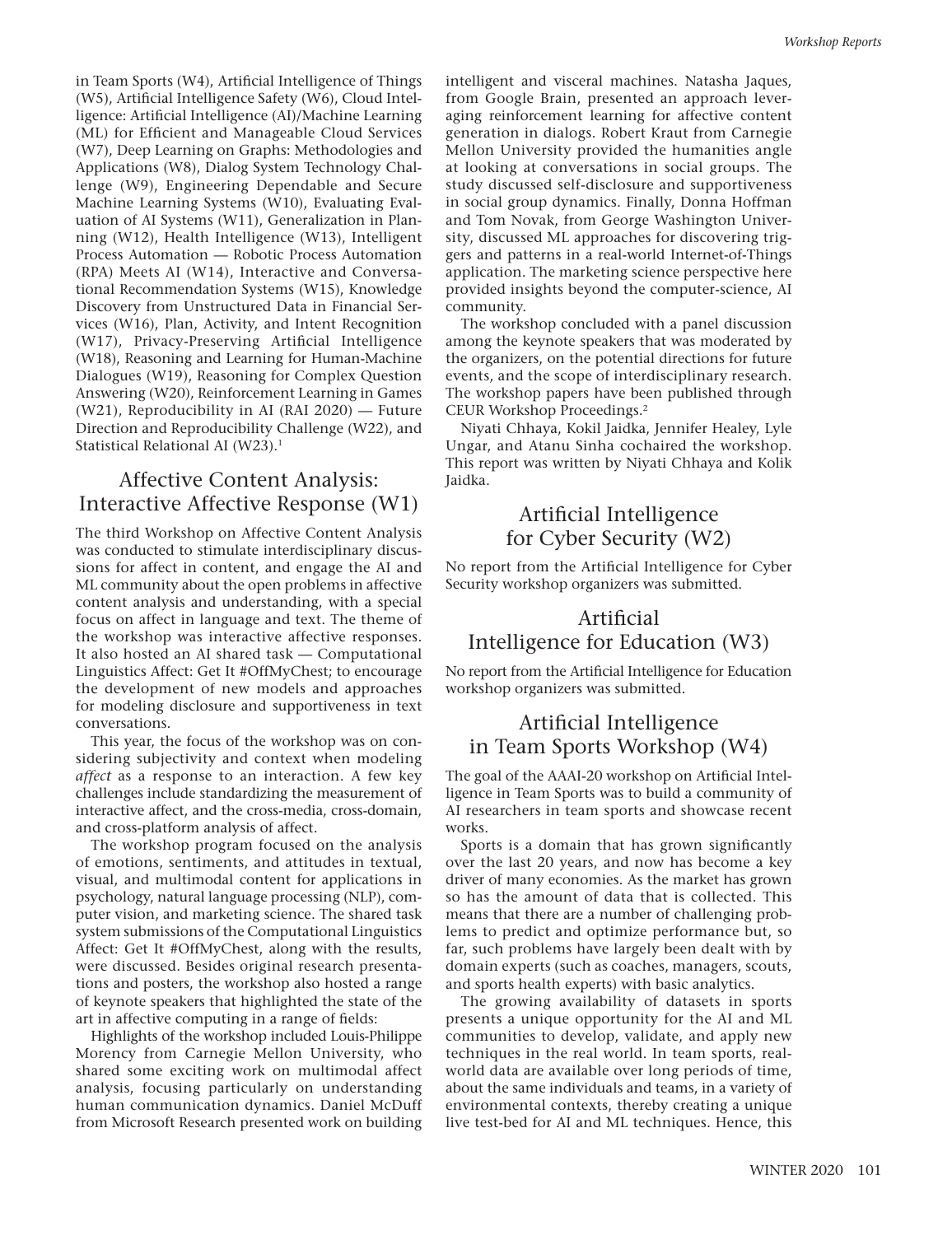workshop brought together leading researchers in the AI and sports-analytics communities and fueled discussion on new ideas in the field. We hope that this will encourage new research that will benefit both communities and industry.

The workshop attracted speakers and attendees from across a number of different disciplines, across many countries, and with backgrounds in a wide variety of sports. There were many high-quality submissions to the workshop. On the day, seven of these were presented orally and three were presented in the poster session. We had focus on sports such as football (soccer), ice hockey, basketball, and curling. One theme that we saw at the event were papers focused on evaluating the value of individual players in teams. Yudong Luo (Simon Fraser University, Canada) discussed how reinforcement learning can be used to do this in ice hockey, and Maaike Van Roy (KU Leuven, Belgium) presented a critical comparison of some key approaches to this in football. We also saw a theme of papers focused on strategy in team sports. Leonardo Lamas (University of Brasilia, Brazil) presented research focused on a simulation approach to basketball strategy, and Kotaro Ataka (Hokkaido University, Japan) presented his work on curling strategy and predicting scoring. In the remaining presentations, Tom Decroos (Katholieke Universiteit Leuven, Belgium) discussed his work on interpretable prediction of goals in soccer, Kanav Vats (University of Waterloo, Canada) discussed using computer vision for puck tracking in ice hockey, and finally, Guiliang Liu (Simon Fraser Univeristy, Canada) presented his work on learning contextualized player representations with a variational hierarchical encoder.

Accompanying the research presentations were three prestigious keynote speakers who presented their work. Laurie Shaw from Harvard University discussed his recent award-winning (FC Barcelona 2019)3 work on dynamic analysis of team strategy in professional soccer. Patrick Lucey from STATSPerform (one of the leading sports analytics companies) presented a talk on interactive sports analytics, which showed some of his company's work on the ability to evaluate the performance of a player or a team in a given situation and compare it against another player in exactly the same position. Finally, Mehrsan Javan, cofounder and Chief Technology Officer of Sportlogiq, a leading sports computer vision company, demonstrated some of the real-time tools that they have developed over the last few years using broadcast footage in ice hockey. The workshop concluded with a panel session consisting of the keynote speakers (and chaired by Tim Swartz), during which attendees were able to ask questions.

The organizing committee for the workshop included Ryan Beal, Arvapali Ramchurn, Georgios Chalkiadakis, Onn Shehory, and Tim Swartz. This report was written by Ryan Beal. We would like to thank the program committee for their help reviewing papers. All papers are available on the workshop website.<sup>4</sup>

## Artificial Intelligence of Things Workshop (W5)

The Artificial Intelligence of Things workshop served as a forum for researchers and practitioners from multiple areas such as devices, sensor networks, AI, and ML, to share and learn AI-powered internetof-things solutions. It received twenty-four submissions, twelve of which were accepted.

Jian Zhang (Microsoft), program cochair, represented the organizing committee to make opening remarks, after which three distinguished researchers delivered keynote addresses. In the opening keynote, FarmBeats: Empowering Farmers with Affordable Digital Agriculture, Ranveer Chandra, the chief scientist at Microsoft Azure Global, introduced Farm-Beats,<sup>5</sup> a system that Microsoft developed through integration of cloud, internet of things, and AI innovations for agriculture. The system enables seamless collection and analysis of data across various sensors, cameras, drones, and satellites to boost agricultural productivity by increasing yields, reducing losses, and cutting down input costs. He also outlined some of the AI challenges they are currently addressing for agriculture.

Diana Marculescu, department chair in electrical and computer engineering at the University of Texas at Austin, presented the keynote Putting the *Machine* Back in Machine Learning: The Case for Hardware-ML Model Codesign. She uncovered the need for building accurate, platform-specific power and latency models for convolutional neural networks and efficient hardware-aware convolutional neural networks design methodologies, which enables machine learners and hardware designers to identify a neural network configuration that offers not just the best accuracy but also satisfies given hardware constraints. She introduced a modeling, analysis, and optimization framework that enables the codesign of hardware and ML model orders-of-magnitude faster than state of the art, while satisfying both accuracy and latency or energy constraints.

In the closing keynote, The Opportunities and Challenges of Artificial Intelligence and the Internet of Things, Jie Liu, dean of AI research at the Harbin Institute of Technology China, outlined challenges in AI internet of things through use cases in ambient intelligent environments. He introduced research that tackles these challenges such as how multimodality sensor fusion can overcome the limitation of single sensor types; how to use simulation to generate useful training data; and how to use neural architecture search to optimize the models for embedded platforms. He concluded by sharing a few future research directions.

Invited speaker Xiang Sheng, a research scientist at Facebook research, introduced the sensing as a service concept and how it is used to support Facebook's mission to give people the power to build community and bring the world closer together.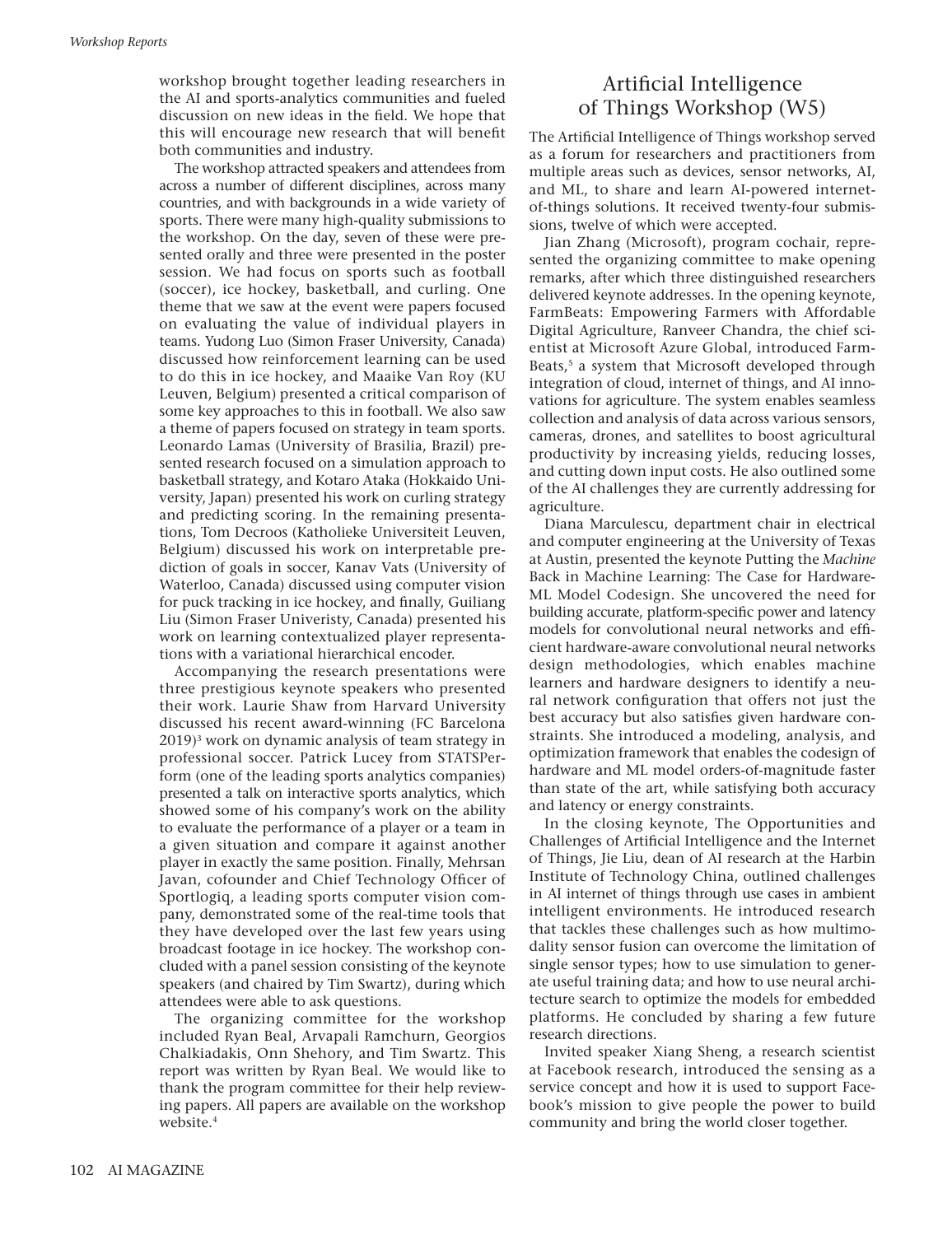In addition, authors of accepted submissions presented their work in the project showcase and technical paper sessions. There were two major themes in the technical paper sessions — model optimization to support running neural network on resource limited devices and image; and video processing techniques to support AI-of-things scenarios such as autonomous driving.

In the project showcase session, Microsoft showcased their in-car cognition solutions with edge AI accelerators, and HCL Technologies introduced their radar tracking system and analytic solutions for retail business management.

Additional information about the workshop is located at the Third International Workshop on Artificial Intelligence of Things on the web.<sup>6</sup>

Jian Zhang (Microsoft) and Jian Tang (DiDi ChuXing) served as program cochairs of the workshop. Yiran Chen (Duke University) served as general chair of the workshop. The papers of the workshop were published on the workshop website. This report was written by Jian Zhang and Jian Tang.

### Artificial Intelligence Safety (W6)

The AAAI-20 Workshop on Artificial Intelligence Safety aimed to explore new ideas at the intersection of AI and safety, as well as broader strategic, ethical, and policy-oriented aspects of safety and AI as a whole.

Safety in AI is increasingly becoming a substantial aspect of AI research, deeply intertwined with the ethical, legal, and societal issues associated with AI systems. Even if AI safety is considered a design principle, there are varying levels of safety, diverse sets of ethical standards and values, and varying degrees of liability, for which we need to deal with trade-offs or alternative solutions. The Artificial Intelligence Safety workshop sought to explore these issues by covering a wide range of AI paradigms, considering systems that are application-specific, and also those that are general. The main interest of the proposed workshop is to look holistically at AI and safety engineering, jointly with the ethical and legal issues, to build trustable intelligent autonomous machines. In addition, the workshop supports the AI safety landscape initiative.<sup>7</sup> This initiative aims at defining an AI safety landscape providing a view of the current needs, challenges, and state of the art and the practice of this field.

The workshop received forty-five submissions and accepted thirteen full papers, two talks, and fifteen posters, resulting in a full-paper acceptance rate of twenty-nine percent and an overall acceptance rate of sixty-seven percent. The workshop program was organized in five thematic sessions, which followed a highly interactive format. Each session included were short pitches, along with a panel to discuss both individual paper contributions and common issues.

Session 1 discussed adversarial ML. A novel bioinspired approach was presented to deal with adversarial attacks. In addition, two adversarial ML approaches presented solutions for the problem of bias in

applications such as face-recognition systems. Session 2 explored solutions of assurance cases for AI-based systems, including a proposal of hazard-contribution modes of ML components, and a research work on assurance argument patterns and processes for ML in safety-related systems. Session 3 focused on considerations for building an AI safety landscape. This session included a proposal for founding the domain of AI forensics, and a work that explored AI safety in degrees — generality, capability, and control. Session 4 covered AI fairness and bias, by considering budged-constrained decision-making systems and multimodal and interactive explanation systems. Additionally, an approach suggested that models could be learned to conceal unfairness-from-explanation methods. Finally, Session 5 discussed uncertainty in safety-critical systems. The session discussed works for robust deep learning, safety guarantees, benchmarking uncertainty-estimation methods, and perceptual uncertainty.

A keynote opened the morning sessions. Ece Kamar (Microsoft Research AI) talked about AI in the open world, discovering blind spots of AI. Francois Terrier (Commissariat a l'Energie Atomique) talked about evolutionary qualification of AI-based systems. Finally, Sameer Singh (University of California Irving) presented a talk on evaluating and testing nature language processing systems.

Eight cochairs served the workshop — Huáscar Espinoza, José Hernández-Orallo, Xin Cynthia Chen, Seán Ó Héigeartaigh, Xiaowei Huang, Mauricio Castillo-Effen, Richard Mallah, and John McDermid. The papers were published as volume 2560 in the Central Europe workshop series.8

## Cloud Intelligence: AI and Machine Learning for Efficient and Manageable Cloud Services (W7)

The first Cloud Intelligence workshop brought together researchers and practitioners from a variety of fields such as systems, software analytics, AI, and data science to share and learn AI and ML solutions for efficient and manageable cloud services.

The workshop was launched with support from Microsoft along with representatives from both industry (including Google, Facebook, Salesforce, and Alibaba) and academe (including the Massachusetts Institute of Technology, Columbia University, Peking University, Queen's University, the University of California San Diego, and John Hopkins University, along with others).

In the opening keynote, Marcus Fontoura, a technical fellow of Microsoft Azure, shared the company's vision of infusing AI into the Azure platform and DevOps process along with a case study of Resource Central,<sup>9</sup> a novel ML and prediction-serving system for improving cloud resource management. In addition, Murali Chintalapati, a partner group engineering manager, and Yingnong Dang, a principal data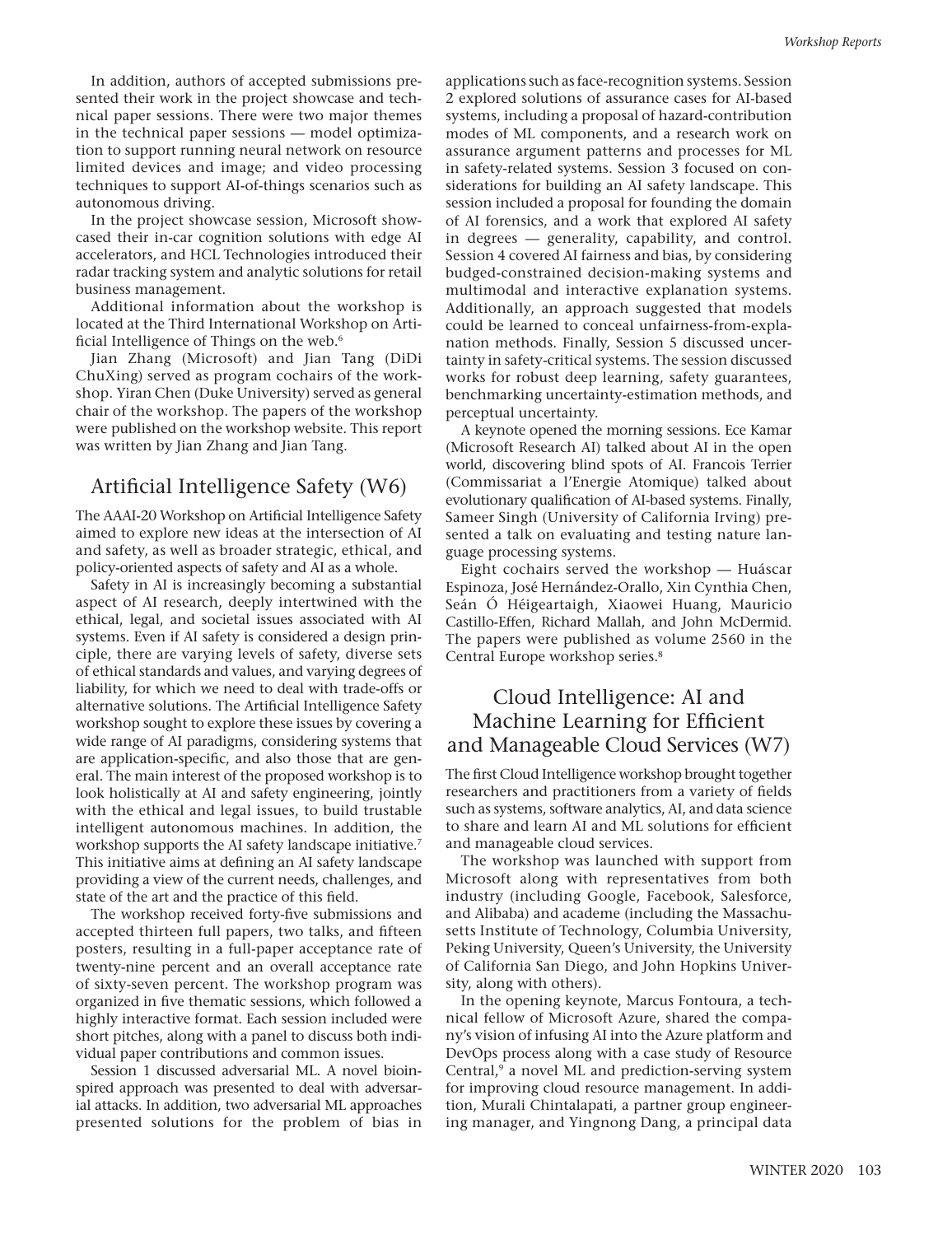science manager, at Azure introduced the company's AI Ops effort, which leverages AI and ML solutions to improve system availability, engineering efficiency, and customer satisfaction.

In invited talk sessions, representative researchers, data scientists, and engineers shared their experience and view on cloud intelligence. Tim Kraska, an associate professor of electrical engineering and computer science and codirector of the Data System and AI Lab at the Massachusetts Institute of Technology, presented the invited talk The Case for Learned Data Structures and Algorithms. In his talk, Kraska shared that recent research result of his group shows that ML has the potential to significantly alter the way in which algorithms and data structures are implemented and the performance they can provide.

Wendy Zhao, a principal engineer and senior director of engineering at Alibaba Cloud Intelligence Business Group delivered an invited talk on intelligent cloud infrastructure management at Alibaba. In the talk, she overviewed some of the top issues that cloud infrastructure operation is facing, and shared some recent progress on specific topics such as resource capacity planning, datacenter anomaly detection, hardware failure prediction, and cluster-level self-healing.

Elena Novakovskaia, a principal data scientist at Salesforce, shared Salesforce's data science approach to augment and enhance the efficiency of data center operations with an interpretable ML model in her talk Building an Interpretable ML Model for Proactive Data Center Management.

In the panel interview, Igal Figlin, a general manager of Azure, interviewed Andy Li of Tongdun Company, Asaf Cidon of Columbia University, Sid Sen of Microsoft research, and Wendy Zhao of Alibaba on their views about the challenges and opportunities of cloud intelligence. The panelists pointed out the importance of community and open data sets and called for collaboration in this space.

In addition to the invited talks and panel, authors of accepted submissions also presented their work during a technical paper and a project showcase session. The topics presented covered a variety of techniques used for multiple aspects of cloud service management, such as capacity, performance, incidents, and security.10

We thank the authors for publishing and presenting their papers and projects in the Cloud Intelligence workshop, the program committee for their professional evaluation and help during the review process, and the steering committee for their support in launching this workshop.

Jian Zhang (Microsoft Azure) served as program chair of the workshop and wrote this report.

## Deep Learning on Graphs: Methodologies and Applications (W8)

No report from the Deep Learning on Graphs workshop organizers was submitted.

## Dialog System Technology Challenge (W9)

The Dialog System Technology Challenge (DSTC) has been a premier research competition for dialog systems since its inception in 2013. This workshop marks the eighth time the challenge has been held. Like its predecessors, it focused on end-to-end dialog tasks, to explore the issue of applying end-to-end technologies to dialog systems in a pragmatic way.

To accelerate the development of new dialog technologies, the DSTC competitions have provided common testbeds for various research problems. The earlier challenges focused on developing a single component for dialog-state tracking on goal-oriented human–machine conversations. The fourth and fifth challenges introduced human–human conversations and started to offer multiple tasks not only for dialogstate tracking, but also for other components in dialog. After it rebranded itself as the *DSTC*, the sixth and seventh events organized multiple main tracks in parallel to address a wider variety of dialog-related problems.

For this workshop challenge, we received seven track proposals and went through a formal peer review process focusing on each task's potential for broad interest from the research community, practical impact of the task outcomes, and continuity from the previous challenges. Finally, we ended up with four main tracks including two newly introduced tasks and two follow-up tasks from the seventh challenge.

The workshop challenge consisted of four tracks: Multidomain Task Completion, NOESIS II<sup>11</sup>: Predicting Responses, Audio Visual Scene-Aware Dialog, and Schema-Guided State Tracking.

The Multidomain Task Completion challenge addressed the end-to-end response generation problems in multidomain task completion and crossdomain adaptation scenarios. The NOESIS II: Predicting Responses challenge explores a response selection task extending the previous iteration of the NOESIS track, and offered two additional subtasks for identifying task success and disentangling conversations. The Audio-Visual Scene-Aware Dialog track also followed up a previous track and aimed to generate dialog responses using multimodal information given in an input video. Finally, the Schema-Guided State Tracking challenge revisited dialog-state tracking problems in a practical setting associated with a large number of services and application programming interfaces required to build virtual assistants in practice.

A total of 288 participants registered for DSTC8,<sup>12</sup> and seventy teams participated in the final challenge. We had a one-day wrap-up workshop to review the state-of-the-art systems, share novel approaches to the Challenge tasks, and discuss future directions for dialog technology. We had about seventy-five preregistrations for the workshop and more participants joined on-site. We accepted thirty-four system papers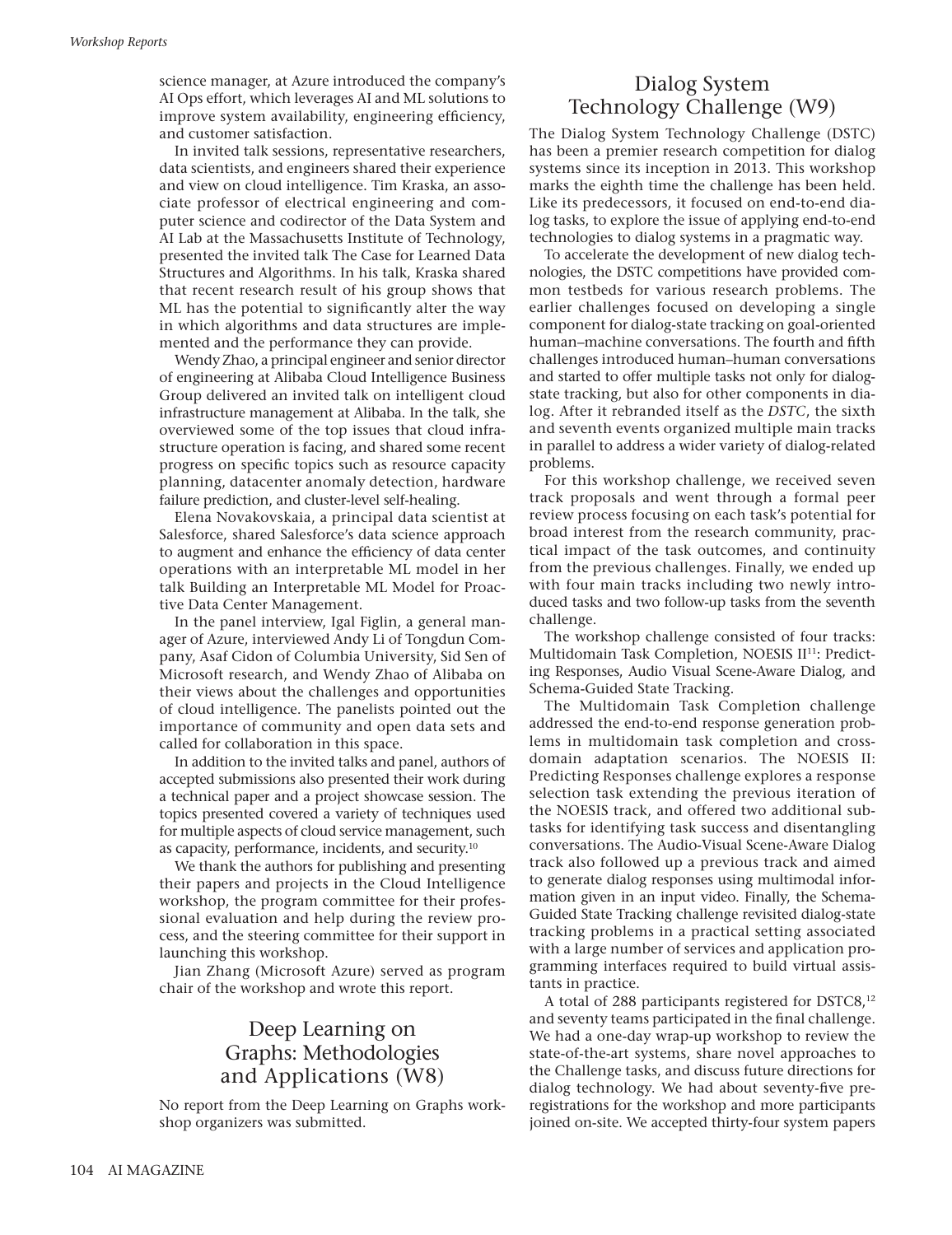reporting the systems submitted to the DSTC8, as well as four papers describing the different tracks. To initiate DSTC9, we had a session to introduce the nine track proposals, for which up to four will be selected for next year's challenge. We had three sponsors to offer travel grants for student papers selected for oral presentations.

The DSTC organizing committee included Seokhwan Kim (general chair), Michel Galley (workshop chair), Chulaka Gunasekara (publication chair), and Sungjin Lee (publicity chair). This report was written by Seokhwan Kim and Michel Galley.

## Engineering Dependable and Secure Machine Learning Systems (W10)

The AAAI-2020 Workshop on Engineering Dependable and Secure Machine Learning Systems is the third in a series of workshops on this topic. Continuing the trend from previous workshops the event was well attended and inspired lively discussions, addressing adversarial ML, reliable ML, secure ML, and the relationships among them. The program included eleven presentations, of which one was an invited keynote presentation and ten were of peerreviewed, accepted papers.

Contemporary software systems increasingly encompass ML components. In similarity to other software systems, ML-based systems must meet dependability, security, and quality requirements. Standard notions of software quality and reliability such as deterministic functional correctness, blackbox testing, code coverage, and traditional software debugging may become irrelevant for ML systems. This is due to their nondeterministic nature, the reuse of high-quality implementations of ML algorithms, and the lack of understanding of the semantics of learned models such as when deep learning methods are applied. This calls for novel methods and new methodologies and tools to address quality and reliability challenges of ML systems.

Broad deployment of ML software in networked systems inevitably exposes the ML software to attacks. While classic security vulnerabilities are relevant, ML techniques have additional weaknesses, some already known (for example, sensitivity to data manipulation), and some yet to be discovered. Hence, there is a need for research as well as practical solutions to ML adversarial attacks.

The Engineering Dependable and Secure Machine Learning Systems workshop focused on such topics. It included original contributions exposing problems and offering solutions related to dependability, and quality assurance of, and adversarial attacks on, ML systems. It combined disciplines such as adversarial ML and software engineering (with emphasis on quality assurance). It also promoted a discourse between academia and industry in a quest for well-founded practical solutions.

The workshop was a well-attended, lively meeting of researchers from academia and industry. The presentations, and discussions that followed, were very fertile and inspiring, leading to new future research on adversarial, reliable, and secure ML.

The workshop was organized by Eitan Farchi (IBM Research), Onn Shehory (Bar Ilan University), and Guy Barash (Western Digital), who also wrote this report.

## Evaluating Evaluation of AI Systems (W11)

No report from the Evaluating Evaluation of AI Systems workshop organizers was submitted.

## Generalization in Planning (W12)

The goal of the AAAI-20 workshop on Generalization in Planning was to bring planning and learning communities together toward more autonomous systems that can generalize over sequential decision-making problems and domains.

The problem of finding an approach to imitate the human thinking process by coming up with general solutions to problems has been of significant interest to the AI community since its early days. There are two possible interpretations of generalization for sequential decision-making problems: generalization over a set of problems from a given a domain; and generalization across domains where current solutions on particular instances might help on solving tasks in new domains.

Automated planning is a special case of the principle of computing general solutions, where solutions are plans computed independently for each problem and domain. Although this technique can solve problems in a domain-independent way, the solutions do not generalize in the two interpretations just defined. Generalized planning is an extension of automated planning that aims to generalize over a set of problems of a domain, and where solutions are algorithm-like structures instead of plans. Also, other techniques such as transfer and reinforcement learning have been shown to succeed when generalizing across domains for sequential decision problems. This workshop placed a special emphasis on bringing both communities together.

The workshop program included two invited keynote talks. Leslie Pack Kaelbling (Massachusetts Institute of Technology) presented Policies and Value Functions, and Models, Oh My!, where she discussed different strategies for combining planning with policy, model, and value-function learning such that systems can learn incrementally, showing generalization capabilities. Hector Geffner (Universitat Pompeu Fabra and the Catalan Institution for Research and Advanced Studies) presented Representation, Learning, and Planning, where he defended that the right representations to compute general policies in the form of abstractions are easier to be learned than derived.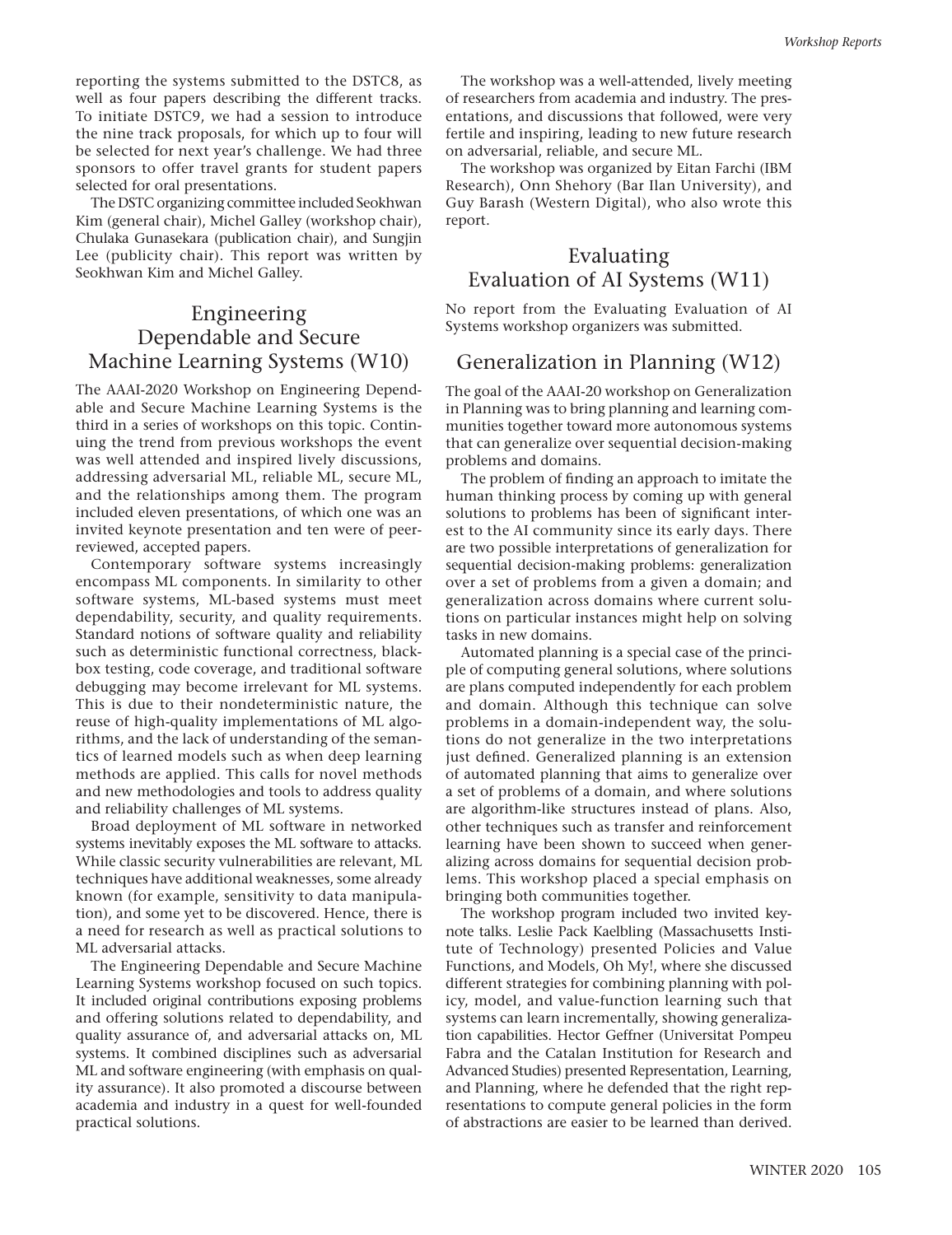Then, planners can compute the general policies on the learned representation. He also proposed future challenges, like following a model-based approach to deal with deep reinforcement learning benchmarks such as BabyAI, but by learning and using first-order symbolic representations.

There were also four survey talks. Peter Stone (University of Texas at Austin) presented his work in task and motion planning where general policies are learned in the space of plans. Sheila McIlraith (University of Toronto) showed her recent publications where a new reinforcement learning algorithm exploits automata-based structures named *reward machines,* which can be used to represent reward functions, and deals with partial observability. Giuseppe De Giacomo (Sapienza Università di Roma) presented his work on reactive synthesis and world modeling with some key takeaways such as the model of the world and the task specification should be separated; that we need to be realistic in the size of both specifications; and that planning should be applied for reaching goals instead of synthesis. Finally, George Konidaris (Brown University) presented an adaptive system that consists of a bottom-up learning approach that can learn probabilistic symbols from motor controllers such that planning can be applied at the high-level while policies are applied at the low-level.

In addition, there were sixteen paper presentations. The topics ranged from heuristics and search for generalization, to adaptive systems through model learning, general policies, and general reinforcement learning algorithms. The workshop concluded with a panel where all six invited speakers discussed the role of learning and planning for generalization and the relevance of the representation. Some interesting comments were that trends in AI have swung between symbolic and nonsymbolic, and recently the pendulum has moved too much toward the latter; that general solutions should guarantee some properties such as soundness as a starting point; that symbols in the form of abstractions could boost the learning and planning process for generally adaptive systems; and that we need to connect both the planning and learning communities, because they are looking at similar problems.

This workshop was the fourth in a recurring series. The papers and invited talks are publicly available on the workshop website.13 The workshop was organized by Javier Segovia-Aguas, Siddharth Srivastava, Raquel Fuentetaja, Aviv Tamar, and Anders Jonsson. This report was written by Javier Segovia-Aguas, Siddharth Srivastava, and Raquel Fuentetaja.

#### Health Intelligence (W13)

The AAAI-20 Workshop on Health Intelligence aimed to bring together a wide range of computer scientists, clinical and health informaticians, researchers, students, industry professionals, national and international health and public health agencies, and nongovernmental organizations interested in the theory and practice of computational models of population health intelligence and personalized healthcare to highlight the latest achievements in the field.

Population health intelligence includes a set of activities to extract, capture, and analyze multidimensional socioeconomic, behavioral, environmental, and health data to support decision-making to improve the health of different populations. Advances in AI tools and techniques and internet technologies are dramatically changing the ways that scientists collect data and how people interact with each other, and with their environment. The Internet is also increasingly used to collect, analyze, and monitor health-related reports and activities and to facilitate health-promotion programs and preventive interventions. In addition, to tackle and overcome several issues in personalized healthcare, information technology will need to evolve to improve communication, collaboration, and teamwork among patients, their families, healthcare communities, and care teams involving practitioners from different fields and specialties.

This workshop follows the success of previous health-related AAAI workshops including the ones focused on personalized  $(2013)^{14}$  and population  $(2014)^{15}$  healthcare, and the three subsequent joint workshops held at AAAI-17,<sup>16</sup> AAAI-18,<sup>17</sup> and AAAI-19.<sup>18</sup> This year's workshop brought together a wide range of participants (roughly 100 registrants) from the multidisciplinary field of medical and health informatics. Participants were interested in the theory and practice of computational models of web-based public health intelligence as well as personalized healthcare delivery.

The papers (full and short) and the posters presented at the workshop covered a broad range of disciplines within AI, including knowledge representation, ML, NLP, prediction, mobile technology, inference, and dialog systems. From an application perspective, presentations addressed topics in epidemiology, environmental and public health informatics, disease surveillance and diagnosis, medication dosing, health behavior monitoring, and human–computer interaction.

The workshop included an invited talk from Ram Sriram (chief of the Software and Systems Division, The National Institute of Standards and Technology), who gave a presentation on transforming healthcare through AI revolutions. With a total of twenty paper and fifteen poster presentations, the workshop participants engaged in discussions around many cutting-edge topics affecting the way evidence is produced for and delivered in healthcare to improve patient outcomes. To include participants unable to attend the workshop, we successfully incorporated virtual and prerecorded presentations into the program.

Martin Michalowski and Arash Shaban-Nejad served as cochairs of this workshop and authored this report. The workshop papers were published by Springer in their Studies in Computational Intelligence series.19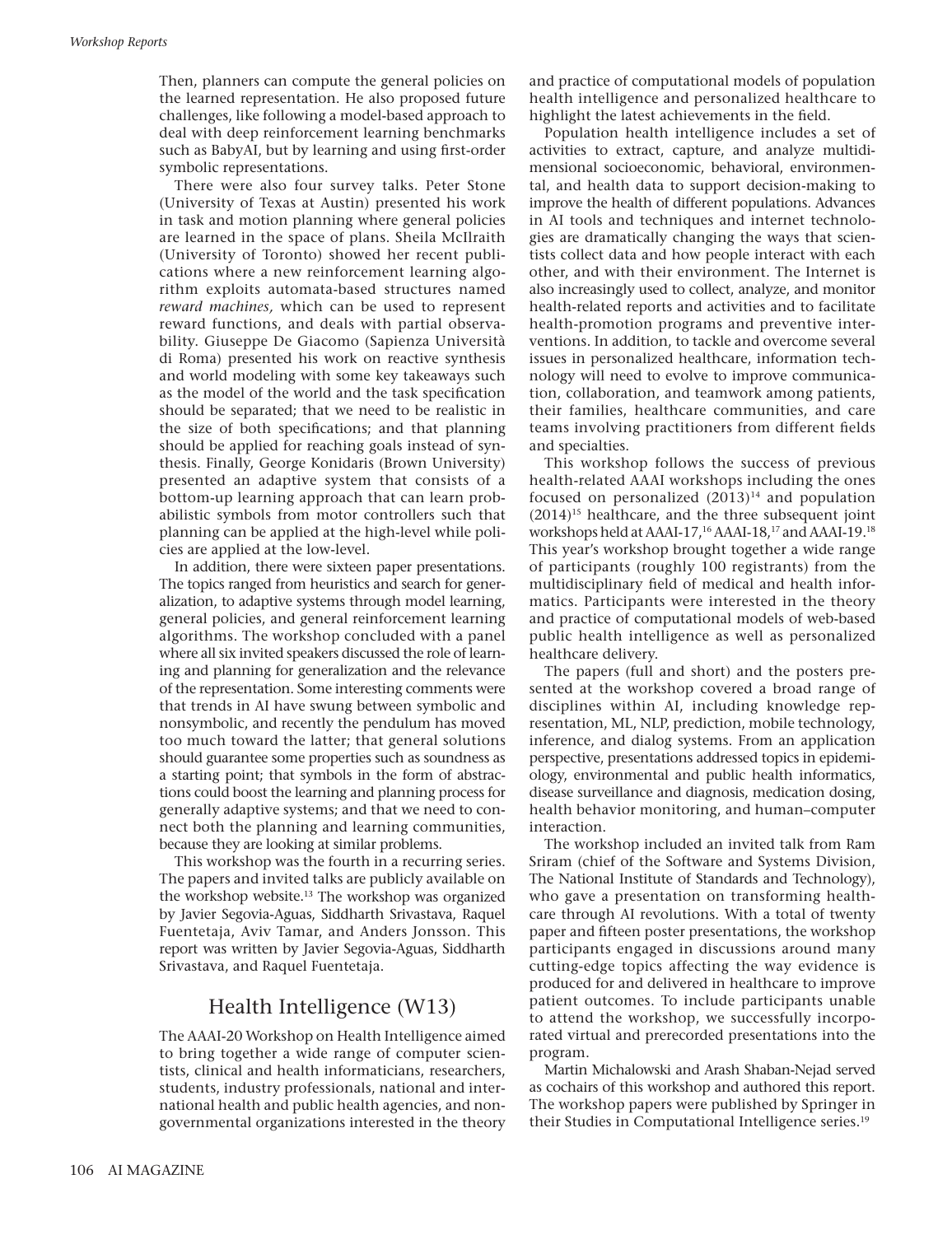## Intelligent Process Automation — Robotic Process Automation Meets AI (W14)

The goal of the AAAI-20 Workshop on Intelligent Process Automation was to exchange ideas and foster discussions on the integration of advanced AI techniques with the fast-growing robotic process automation (RPA) software applications. The invited talks and paper presentations centered around the learning of structured and executable processes (programs) from human demonstrations, natural language instructions, or interactions with a software environment.

RPA aims to provide software robots (softbots) that can mimic human users to perform all kinds of mundane and repetitive tasks on their computers, with higher accuracy and speed. Since the term *RPA* was coined by Blue Prism in 2012, it has quickly spread through the business world. RPA is now the fastest-growing category of the enterprise software market (Gartner 2019),<sup>20</sup> and it is expected to reach \$10.7 billion by 2027 (Grand View Research 2020).<sup>21</sup>

AI is promising to take RPA to new heights by not only equipping RPA softbots with various intelligent data processing skills (in computer vision and NLP) but also offering novel approaches to the creation and training of RPA softbots. Although RPA is very popular in the software industry today, it has not yet received sufficient attention from the AI research community. This workshop is, to our knowledge, the first-ever workshop dedicated to RPA in a major AI conference. It successfully brought together researchers working in a variety of fields, most notably process mining, program synthesis, and interactive task learning. The participants came from leading academic institutes (such as Carnegie Mellon, Columbia, Tokyo) and industrial laboratories (such as Microsoft, IBM, Samsung).

The workshop received twenty-nine new submissions and accepted thirteen of them after doubleblind peer-reviewing (yielding an acceptance rate of forty-five percent). The eight accepted papers about improving RPA in general with AI were presented orally in three sessions, while the other five each addressing a specific problem in RPA (such as handling invoice forms) were presented as posters. Among the oral paper presentations, one important theme was about the different aspects of automating business processes including discovery, comparison, evaluation, and optimization; another major theme was about the possible ways to build and enhance RPA softbots via natural language conversation. The concrete techniques ranged from symbolic logical reasoning to neural network-based deep learning and reinforcement learning. (In particular, we express our thanks to Yara Rizk from IBM Research, who presented not only her coauthored paper about a unified conversational assistant framework for business process automation but also another paper about the

discovery of business process structure using long short-term memory networks, on behalf of her Chinese colleagues, who were prevented from attending this workshop due to the coronavirus travel restriction.)

The first keynote speech was given by Sumit Gulwani from Microsoft Research, the father of the popular flash-fill feature in Microsoft's Excel software. He led a ground tour of recent developments in program synthesis (which enables nonprogrammers to create programs easily from natural forms of intent expression such as input/output examples), and also illustrated its wide potential applications in RPA including automated data extraction (from various sources such as web pages, text files, or portable document formats), data transformations (over strings, Javascript Object Notation), and data querying, as well as generalization of repetitive actions in traces. This topic was echoed by a paper from the University of Melbourne and the University of Tartu, which described how state-of-the-art program synthesis methods were adapted and optimized to analyze user interaction logs and identify repetitive data transformation routines that could then be automated by RPA. Their contribution spanned across process mining and program synthesis and received the Best Paper Award along with a \$1,000 honorarium.

The second keynote speech was given by Joyce Chai from the University of Michigan, who is well known for her research in recent years on interactive task learning where humans can teach robots new tasks through natural language communication and action demonstration. She laid out the key challenges in grounding language to perception and action as well as grounding communication between humans and robots. The discussion of those research issues continued in another invited talk given by Toby Li from Carnegie Mellon University. He explained PUMICE22 in detail, Carnegie Mellon University's newly developed end-user programmable softbot based on a multimodal domain-independent approach, which seamlessly combines natural language programming and programming by demonstration. A highlight of PUMICE is that users can define new procedures and concepts by demonstrating and referring to contents within the graphical user interfaces of existing mobile apps.

The runner-up for the Best Paper Award came from the University of Munich, which described tasks for customer support in a real-world industrial setting where the lack of structured training data was mitigated by the utilization of transfer learning.

The RPA company Blue Prism Group PLC demonstrated its commitment to advancing the research in this field by co-organizing the workshop, contributing a coauthored long paper, and fully sponsoring the two keynote speeches, the lunch for workshop participants, and the Best Paper Award.

Dell Zhang (Blue Prism), Andre Freitas (University of Manchester), Dacheng Tao (University of Sydney), and Dawn Song (University of California, Berkeley)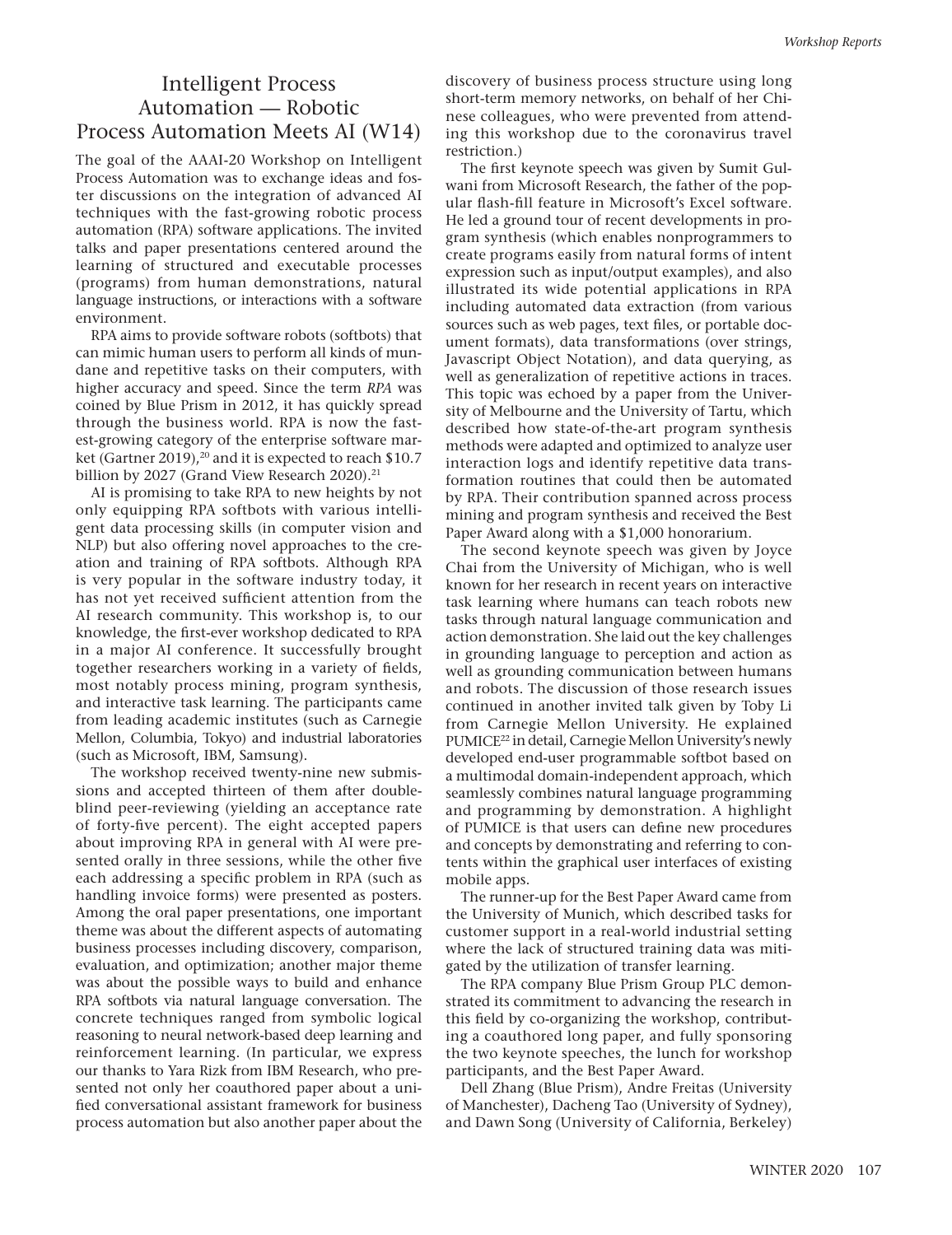served as cochairs of the workshop. This report was written by Dell Zhang and Jacques Cali. The papers of this workshop have been made available in a nonarchival proceedings.<sup>23</sup>

## Interactive and Conversational Recommendation Systems (W15)

Participants at the Interactive and Conversational Recommendation Systems workshop<sup>24</sup> presented novel research and open questions regarding such nextgeneration recommendation systems and their constituent AI technologies, with a focus on explaining recommendations, improving preference modeling through interaction with users, and training multimodal dialog agents capable of deep domain understanding. A moderated panel discussion at the end of the workshop covered future research directions that participants expected to be explored, and how to sustain the budding research community around this topic.

Recent years have seen an increase in work on interactive and sequential (for example, sessionbased) interactions with recommender systems. Furthermore, the rise of conversational, AI-based assistants such as Apple's Siri, Amazon's Alexa, and the Google Assistant have all invigorated interest in dialog-driven recommendations, often with a limited degree of personalization. This workshop was a forum to present and discuss novel research directions in interactive and conversational recommender systems, as well as the constituent AI technologies that represent the next generation of recommender systems and personalized conversational assistants. It drew participants from a wide range of interested parties, including researchers from universities and technology companies, and practitioners from consumer retailers, financial services firms, and more.

The first major theme of papers presented was explainable recommendations. Maarten de Rijke (University of Amsterdam) identified two benefits to explainability — for model developers, facilitating error analysis and debugging; and for end users, understanding why items were recommended to them so that they can make decisions to choose between them more effectively. A talk given by Sixun Ouyang (University College Dublin) suggested using an explainer neural network to transform user and item inputs to weights that can both be mapped to a human-interpretable attribute vocabulary, and then used as input to a recommender model of choice, training the explainer and recommender together. Scott Sanner (University of Toronto) presented work that combines deep critiquing (where a model predicts the latent attribute that makes a user prefer an item) as another training objective alongside learning a user representation from item preferences (using variational autoencoders). Finally, Fabio Cozman (University of São Paulo) outlined a way to explain recommendations by finding information relevant to items in a knowledge graph, then augmenting the graph using entity and relation embeddings to predict missing relation edges between entity vertices. For future work, the panel would like to see explainable recommendations being leveraged for preference elicitation.

Another major theme of the Interactive and Conversational Recommendation Systems workshop was better preference modeling, especially via interaction and conversation with users, to improve the accuracy of recommendations. Craig Boutilier (Google Research) discussed the challenges of eliciting preferences, including the cold-start problem of getting users to initially indicate preferences, the complexity and context-dependence (for example, time, place) of preferences, and the potentially noisy signals of preferences derived from limited feedback to a recommendation. One approach to making better recommendations was presented by Yuheng Bu (Massachusetts Institute of Technology), who used active learning in a collective matrix factorization framework to model how an information-seeking conversational agent would learn to sequentially ask a user the questions eliciting the most signal about their preferences. Another approach came from Alessandro Antonucci (Dalle Molle Institute for Artificial Intelligence Research) — combining Bayesian modeling with conversational preference elicitation to build a recommendation system that improved user engagement for a website pairing performers looking for gigs with venues that have openings. Finally, Nikola Milojkovic (Oracle Labs) gave a talk on a broadly applicable algorithmic improvement: extending multigradient descent to multiobjective recommender systems.

The third major theme was training multimodal dialog agents capable of deep domain understanding. Michelle Zhou (Juji, Inc.) demonstrated her company's work on making chatbots with strong natural language understanding capabilities, such as inferring a user's personality traits (and tailoring responses accordingly) just from their utterances in a conversation with a bot. For training agents capable of multimodal understanding, Noriaki Kawamae (NTT Comware Corporation) presented a system that utilizes recent models for speech to text (convolution neural networks), image classification (very deep convolution network; VGG), $25$  and machine translation (seq2seq with attention) to generate combined representations that are usable for recommendation. In contrast to the potential unpredictability of modern neural models, Christian Muise (IBM Research AI) discussed recent advances in nondeterministic AI planners, a classic approach that ensures accountability through predictable bot responses. Zhou Yu (University of California, Davis) concluded the workshop with a talk demonstrating through her group's Amazon Alexa Prize-winning work how dialog systems can be used for recommendations in many different verticals and the societal considerations that come with them.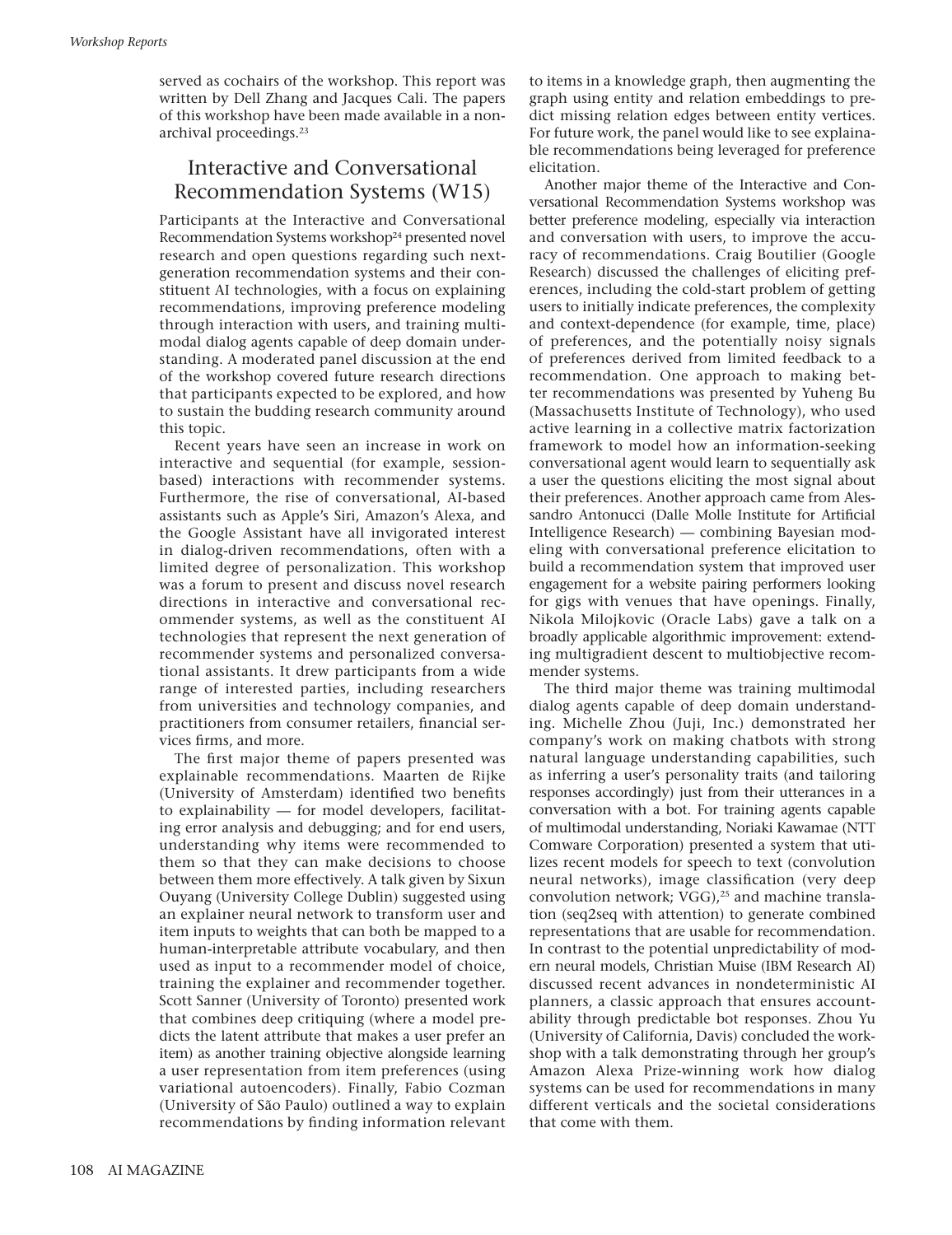Following the individual presentations, Scott Sanner moderated a panel discussion among the invited speakers. A key question was about the role of academic versus industry research; the panelists discussed the potential role that user simulators can play in evaluating new methods, and as a way to bridge the data accessibility gap in academe. At the end of the workshop, participants expressed interest in continuing the discussions online (so the public interactive-recommendations-research Google Group was set up to do so), and in reconvening for another in-person workshop in the future.

Scott Sanner (University of Toronto), Tyler Lu (Google Research), Deepak Ramachandran (Google Research), and Joyce Chai (University of Michigan) cochaired the workshop. This report was written by Rohan Dhoopar, Deepak Ramachandran, and Tyler Lu.

## Knowledge Discovery from Unstructured Data in Financial Services (W16)

Knowledge discovery from unstructured data including news, web, and social media has gained the attention of many practitioners in AI research over the past decades. However, its application to data in professional settings such as legal documents and financial filings had been relatively limited. In the financial services industry, vast analysis work requires knowledge discovery from numerous data sources, such as U.S. Securities and Exchange Commission filings, loan documents, and industry reports. This manual knowledge-discovery and extraction process is one of the key bottlenecks for financial services companies in improving their operating productivity. Furthermore, while alternative data such as social media feeds and news are gaining traction as promising new knowledge sources for financial institutions, the valuable knowledge is comingled with immense noise. Thus, the precision and recall requirements for such extracted knowledge to be used in the business process are fastidious.

The goal of the workshop is to bring together academic researchers and industry practitioners to share their insights and ideas on solving knowledge discovery problems for the financial services industry. The workshop involved research paper presentation, keynotes, poster presentations, and an industry panel to foster and enhance the interactions between the participants.

The workshop received thirty manuscripts submitted globally and accepted fourteen of them with a balanced mixture of industry (eight) and academic (six) work. The submissions covered a wide range of critical topics in the finance industry such as knowledge extraction from financial reports, knowledge representation specialized for the financial domain, graph neural network for transactions data, and environmental, social, and governance knowledge and data extraction from sustainability reports. Eight of the accepted papers were orally presented in the workshop and

others were poster presentations. The workshop was extremely well attended, with registration beyond seventy participants across academia and industry.

The workshop also included four keynotes. The first keynote was addressed by Charles Elkan (Goldman Sachs), whose talk focused on the recent advances in ML, especially in deep learning and the limitations of shallow understanding in comparison with deep understanding. He also discussed how ML fits into the landscape of traditional quantitative methods widely used in finance. The second keynote talk came from Dan Roth (University of Pennsylvania), who presented Learning from Incidental Supervision Signals. Roth stated that it is fairly difficult to learn models for natural language understanding and information extraction tasks to support business decisions because signals gathered from these tasks are usually very sparse, and thus the generation of supervision signals is not scalable. His point was particularly relevant to the financial industry, where labeled data are often expensive to obtain. Roth also presented some of his research in identifying and using incidental supervision signals.

The afternoon session featured two keynotes, one from Danqi Chen (Princeton University) and the other from Alfio M. Gliozzo (IBM Research). Chen's talk focused on text question answering. She introduced the use of the Bidirectional Encoder Representations from Transformers model in improving question-answering efficiency by leveraging the span information of the text. She envisioned that the full dense embeddings of passage retrieval and structured graph of text passages could further move forward the state-of-the-art. Gliozzo's keynote, titled Minimally Supervised Knowledge Graph Induction from Text, discussed his research on knowledge induction, which enables customers to build their knowledge graph assets with minimal domain adaptation effort from subject matter experts. Entity types and relations are induced from texts by using distant supervision, transfer learning, and knowledge-base completion and validation. Gliozzo showcased the applications of the technology applied to financial data and tasks.

After the keynotes, an industry panel was held to discuss the AI opportunities and challenges in finance by five industry experts — Sameena Shah (JP Morgan), Charles Elkan (Goldman Sachs), Eric Brown (Capital One), Raghav Madhavan (Alto Meta), and moderator Eren Kurshan (Bank of America).

The Knowledge Discovery from Unstructured Data in Financial Services workshop was co-organized by Xiaomo Liu, Sameena Shah, Manuela M. Veloso, Quanzhi Li, and Le Song. This report was written by Xiaomo Liu, Zhiqiang Ma, and Grace Bang.

## Plan, Activity, and Intent Recognition (W17)

Plan recognition, activity recognition, and intent recognition all involve making inferences about other actors from observations of their behavior, that is,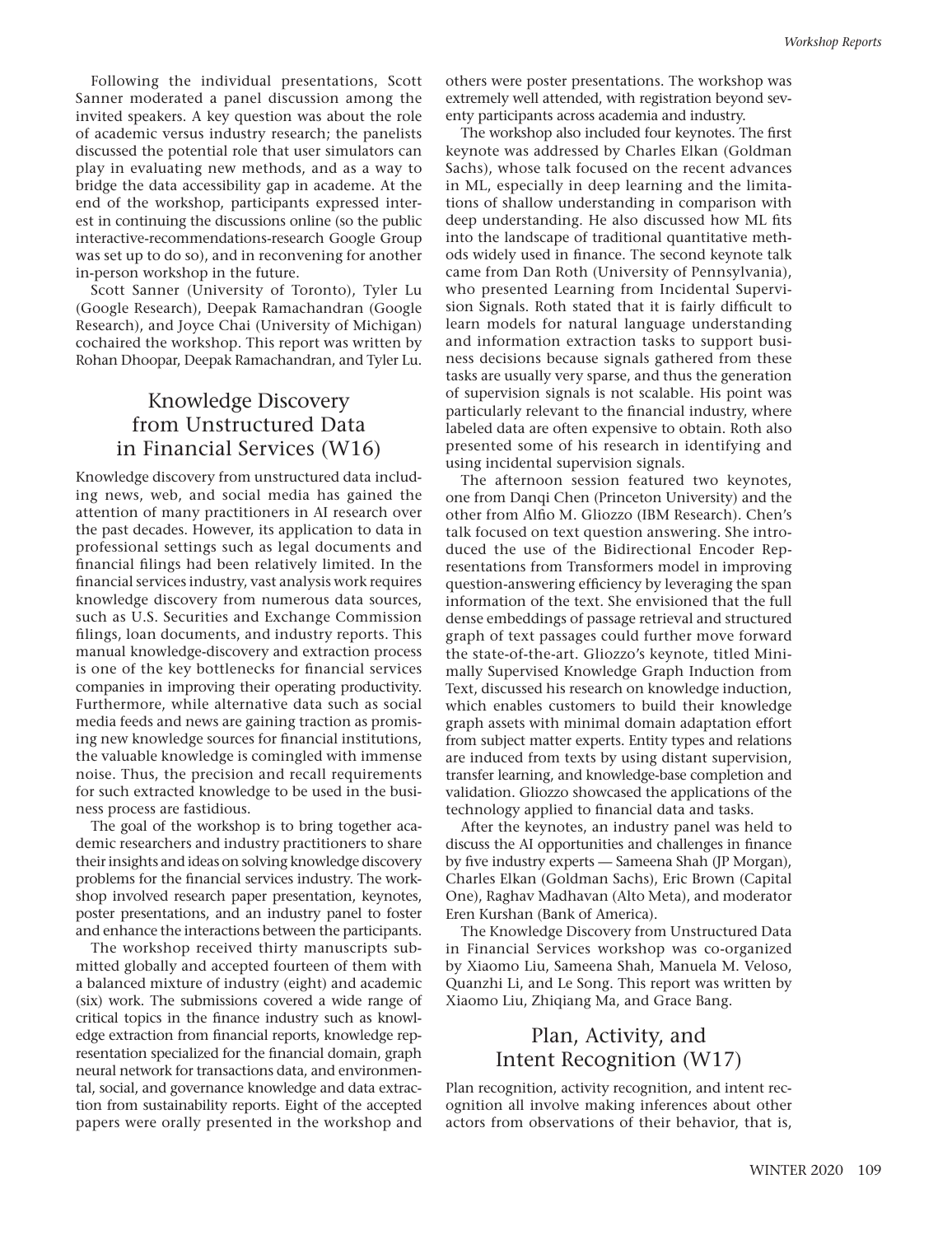their interaction with the environment and with each other. The observed actors may be software agents, robots, or humans. This synergistic area of research has become ever-more critical as AI systems take on ever-greater roles within society and we demand that they be explainable. Research in the plan, activity, and intent-recognition community embraces this challenge, combining and unifying techniques from user modeling, machine vision, intelligent user interfaces, human and computer interaction, autonomous and multiagent systems, natural language understanding, and ML.

The Plan, Activity, and Intent Recognition 2020 workshop included three invited talks, sixteen papers, and a demo and poster session that was chaired by Mor Vered from Monash University and Ramon Fraga Pereira from the Pontifical Catholic University of Rio Grande do Sul, Brazil.

During the demo and poster session, attendees of the workshop had an opportunity to see a number of working recognition tools applied to a variety of applications.

The workshop was extremely successful, with many new participants and lively discussions throughout the day. This year, with the objective of extending our community to include researchers from the ML community, the workshop was centered around the relationship between data-driven and model-based approaches to recognition, and the need to bridge the gap between the two approaches. During this workshop, we had the pleasure of hosting three great speakers.

Sheila McIlraith from the University of Toronto discussed how our ability to make sense of other's behavior is informed by our expectations, and how heavily the quality of the conclusions we draw relies on both the observation and the expectation. She also argued for a larger role for actively sensing and manipulating the world to aid our recognition. Hector Geffner from the Catalan Institution for Research and Advanced Studies, and the Universitat Pompeu Fabra, provided a review of prior work on goal recognition using classic planning models, Markov decision processes, partially observable Markov decision processes, and the implicit assumptions in using each of them. Finally, Gal A. Kaminka from Bar Ilan University discussed challenges that are specific to recognition in dynamic and continuous environments. He specifically advocated a *be lazy* approach that saves work by delaying the generation and selection of recognition hypotheses until required. The abstracts and slides of the talks, along with the full schedule and papers, can be found on the workshop website.26

Sarah Keren, Reuth Mirsky, and Christopher Geib served as cochairs of the workshop and wrote this report.

## Privacy-Preserving Artificial Intelligence (W18)

The goal of the AI Privacy-Preserving Artificial Intelligence workshop was to provide a platform for researchers to discuss problems and present solutions related to privacy issues arising within AI applications.

The availability of massive amounts of data, coupled with high-performance cloud computing platforms, has driven significant progress in AI and, in particular, ML and optimization. Indeed, much scientific and technological growth in recent years, including in computer vision, NLP, transportation, and health, has been driven by large-scale data sets that provide a strong basis to improve existing algorithms and develop new ones. However, due to their large-scale and longitudinal collection, archiving these data sets raise significant privacy concerns. They often reveal sensitive personal information that can be exploited, without the knowledge or consent of the involved individuals, for various purposes including monitoring, discrimination, and illegal activities.

The goal of the workshop was to provide a platform for researchers to discuss privacy problems arising when implementing optimization and learning systems and present solutions related to these privacy issues. The workshop brought together researchers from a variety of subfields of AI and security and privacy, including optimization, ML, differential privacy, and multiparty computation.

Two major themes of papers and posters presented at the workshop were the development of techniques that illustrate the brittleness of ML model to privacy attacks, and the development of effective differential privacy protocols for ML and optimization. The workshop included two invited talks on these research themes. A talk given by Catuscia Palamidessi (National Institute for Research in Digital Science and Technology) showed the risks of privacy connected to the use of ML and explored how to use ML to estimate the leakage of private information from black-box models and how to use ML to construct strong privacy-preserving mechanisms that offer good trade-offs between privacy and utility. The talk by Aleksandar Nikolov (University of Toronto) focused on how to use optimization to design optimal differential privacy algorithms to answer important classes of queries.

Another theme looked at how to achieve privacy when data are distributed across a set of agents. The talk of Boi Faltings (the École Polytechnique Fédérale de Lausanne) showed that preferences and constraints involved in the optimization of a multiagent problem may leak private information and presented solutions based on homomorphic encryption and multiparty computation to address such challenges. The papers related to this topic discussed the importance of defining appropriate learning paradigms when data are distributed among multiple agents.

The workshop panel, served by Boi Faltings (the École Polytechnique Fédérale de Lausanne), Antonis Papadimitriou (Duality Technologies), and Helen Toner (Georgetown's Center for Security and Emerging Technology), focused on the theme: Grand Challenges in Privacy 2020: What Are They and What Are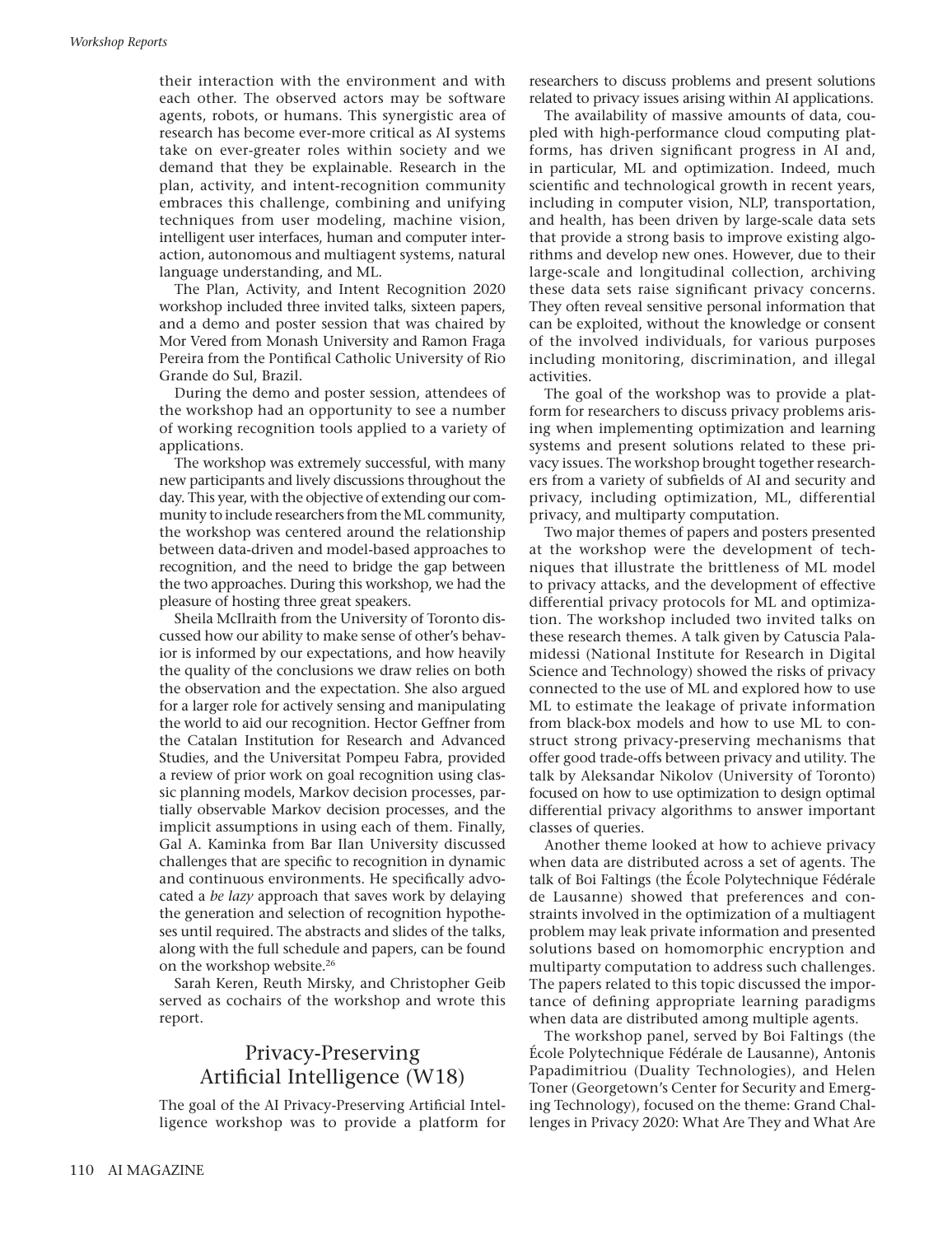We Missing? The panelists discussed the importance to raise awareness on the privacy risks associated with various computational models, on the pressure that companies are facing to use privacy-preserving technologies, and on the need to focus on protecting information in sophisticated multimedia data, such as images, video, and audio.

Ferdinando Fioretto, Pascal Van Hentenryck, and Rachel Cummings served as cochairs of this workshop. The report was written by Ferdinando Fioretto.

## Reasoning and Learning for Human-Machine Dialogues (W19)

No report from the Reasoning and Learning for Human-Machine Dialogues workshop organizers was submitted.

## Reasoning for Complex Question Answering (W20)

The Reasoning for Complex Question Answering 2020 workshop was held to a packed audience at the Hilton Midtown in New York City on February 8, 2020. The goal of the workshop was to bring together research and researchers from the fields of reasoning, ML, and NLP as pertains to the problem of question answering in natural language systems and techniques.

The workshop followed up on a very successful inaugural workshop in 2019 at AAAI-1927 in Hawaii, and brought together the top researchers from the fields of AI, ML, and NLP once again. The 2020 workshop was designed around six invited talks by leading researchers in the field, along with oral and spotlight paper presentations and two poster sessions for deeper discussions among participants.

The workshop was kicked off by a very engaging invited talk by Ray Mooney, who continued to stand behind his famous saying — "you can't cram the meaning of a whole sentence into a #\$@#\$ vector." However, he clarified that it was beneficial to combine distribution representations with symbolic reasoning to answer complex questions. This was quite similar to the point made by Nobel laureate Daniel Kahneman — that humans are capable of thinking fast (pattern matching, as in distributional representations) and thinking slow (symbolic reasoning and inference). Such approaches have been applied successfully to relation extraction and work on compositionality in neural networks by Jacob Andreas. Yet another interesting approach outlined by Mooney was plan-based understanding, which provides for deeper comprehension of narrative text that supports answering *why* questions. This was introduced in the plan applier mechanism (PAM) system in the 1980s, but we need new statistical learning and probabilistic inference methods to make this process robust.

Nasrin Mostafazadeh talked about the two bottlenecks in AI research: implicit knowledge acquisition, and incorporating common-sense knowledge into downstream applications. She introduced a crowdsourcing project for collecting multiple knowledge dimensions (cause, effect) for sentences in a narrative story.

Bishan Yang talked about incorporating user feedback into the steps performed by question answering models: understanding the question, gathering relevant information, and synthesizing them to produce a coherent answer.

Dan Roth discussed several shortcomings of current question-answering approaches, and suggested challenges that might require symbolic reasoning to address. One such example that was presented was answering questions for which answers are not in the text, but may be inferred from it. A question like *Did Aristotle have a laptop?* should be answered *no*, based on background knowledge of his death year and the time the laptop was invented. Even in the easy cases that question-answering systems solve today, reasoning is not often used. Moreover, current systems manage to answer the question correctly without the imperative context, but are easily confused with the right choice of distractors.

Robyn Speer talked about ConceptNet,<sup>28</sup> a knowledge graph that is widely used in AI and NLP systems to complement distributional representations and language models, which often fail to state the obvious. Speer discussed the various ways in which ConceptNet is currently integrated with ML systems, and suggested best practices for using it.

Sameer Singh discussed the shortcomings and lack of robustness in question-answering systems, including sensitivity to changes in the question or context where the answer shouldn't change; higher error rate on questions that involve complex phenomena such as temporal inference, negation, and coreference; inconsistency in the answer for semantically co-reference questions (for example, *which type* and *what type*); and no global consistency with respect to inferred questions (for example, answering the question *How many birds are in the picture?* with a number larger than 1 requires answering *Are there birds in the photo?* with *yes*).

In addition to the invited speaker program, the workshop featured nine accepted papers. Two of these were selected for presentation as twenty-minute oral talks, while the other seven were presented as shorter ten-minute spotlights. The workshop also featured the unveiling of two new datasets and leaderboards for the community: the open-reading bookmark, or ORB,<sup>29</sup> dataset from the Allen Institute for AI (AI2), and the TechQA30 dataset from IBM.

The audience was united in their feedback that they found the invited talk program at the workshop quite engaging, and that they wished to see more such cross-pollination efforts across multiple mainstream communities. The invited talks summarized in this report — as well as copies of all the accepted papers — are available via the workshop website.<sup>31</sup>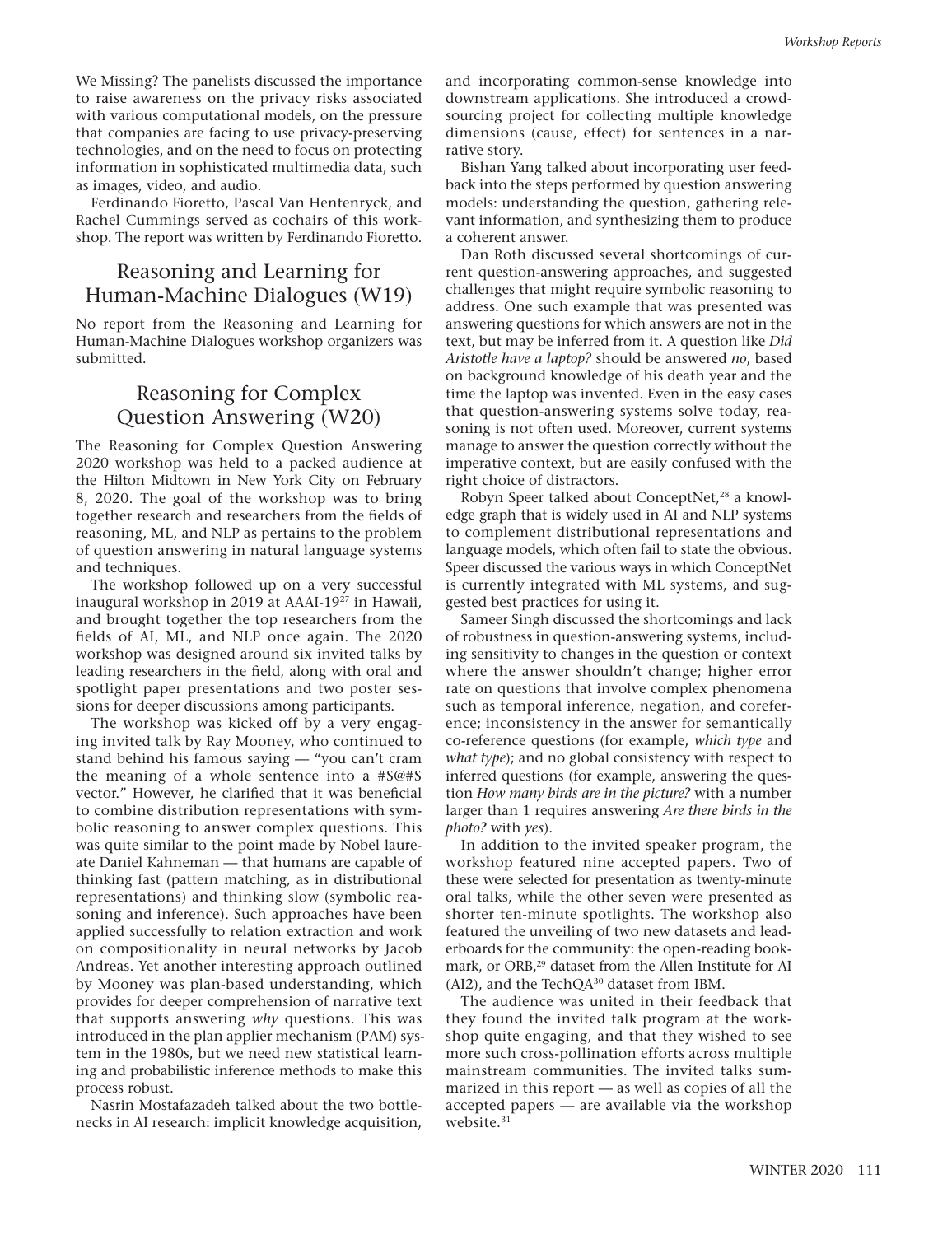Kartik Talamadupula, Vered Shwartz, Jay Pujara, Rachel Rudinger, Mausam, Nanyun Peng, and Pavan Kapanipathi served as co-organizers for this workshop. The report was written by Kartik Talamadupula and Vered Shwartz.

## Reinforcement Learning in Games (W21)

No report from the Reinforcement Learning in Games workshop organizers was submitted.

## Reproducibility in AI — Future Direction and Reproducibility Challenge (W22)

Even research that is completely conducted on a computer is not necessarily reproducible. Variations in hardware, operating systems, and compiler settings can affect the reproducibility of experiments conducted fully on computers. AI research is not spared. The same problems haunt AI research, but as the field is young, there are other problems too. Some of these are related to research methodology, such as methods of evaluation and performance metrics, while others relate to the stochasticity of both models and the environment they are applied to. The second AAAI Workshop on Reproducible AI is one among many proofs that these problems have been acknowledged recently by the AI research community.

Yolanda Gil, professor at the University of Southern California and President of AAAI, gave the first keynote of the day. She presented her longtime work on open and transparent research with a focus on making science reproducible. She advocated for the scientific paper of the future where not only data and code are shared in a structured manner, but also the workflows of the experiments. Yan Liu, assistant professor at the University of California Santa Cruz, presented the paper Replication Markets: Results, Lessons, Challenges and Opportunities in AI Replication, in which it is suggested that replication markets could be used to reduce the shortage of good peer reviewers. Instead of doing peer reviews, the wisdom of the crowd could be used to make quick predictions on whether claims are reproducible. Michael Gordon, a PhD student at Massey University, presented the paper Replication Markets in the Social and Behavioral Sciences, and gave further insights into replication markets and their effectiveness on predicting replicability.

Jakub Kowalski, assistant professor at the University of Wroclaw, presented Experimental Studies in General Game Playing: An Experience Report, where different game description languages were analyzed and discussed. Several recommendations were given. Among them were that the exact game definitions must be provided to ensure that game descriptions in different languages that are compared actually *are* the same. Sweitze Roffel and George Tsatsaronis from Elsevier presented the paper Toward Reproducible Artificial Intelligence: The Roles of Researchers and Publishers, where they discussed the efforts made by Elsevier to support reproducibility along the three axes *Methods*, *Data*, and *Experiments*. Edward Raff presented his excellent 2019 Neural Information Processing Systems conference paper A Step Toward Quantifying Independently Reproducible Machine Learning Research<sup>32</sup> and some new results that are yet to be published.

Joelle Pineau, associate professor at McGill University, co-managing Director of Facebook AI Research, and the author of the *Machine Learning Reproducibility Checklist*, 33 gave the second keynote on Machine Learning Reproducibility: Lessons Learned from the NeurIPS Reproducibility Program. One of the very impressive results was the increase in papers sharing code after introducing the Machine Learning Reproducibility Checklist in 2018. For Neural Information Processing Systems conference 2018, just below fifty percent of the papers shared code. The numbers increased to sixty-seven percent for the International Conference on Machine Learning 2019 and seventyfive percent for the Neural Information Processing Systems conference 2019. This effect was gained only from introducing the checklist and a code submission policy. Following these was not mandatory. Finally, Vani Mandava from Microsoft Research presented the Microsoft Research Open Data Project, which is an initiative that combines features of a traditional data repository with easy access to compute resources. The main aim is to increase reproducibilty of research outcomes by making datasets associated with research papers published by Microsoft researchers available broadly.

The workshop was organized by the cochairs Odd Erik Gundersen, Daniel Garijo, and David Aha. This report was written by Odd Erik Gundersen.

## Statistical Relational AI (W23)

The primary purpose of the series of workshops on Statistical Relational AI (StarAI)<sup>34</sup> is to provide a bridge toward the holy grail of AI — integrating learning and reasoning aspects of AI.

This workshop brings together researchers and practitioners from three fields: logical (or relational) AI/learning; probabilistic (or statistical) AI/learning; and neural approaches for learning/AI with knowledge graphs and other structured data. These fields share many key features and often solve similar problems and tasks. Until recently, however, research in them has progressed independently with little or no interaction. The fields often use different terminology for the same concepts and, as a result, keeping up and understanding the results in the other field(s) is cumbersome, thus impeding research. One of the growing applications at this confluence of relational AI and statistical approaches is the widespread use of embedding and representation learning that is cognizant of relational structure. Our long-term goal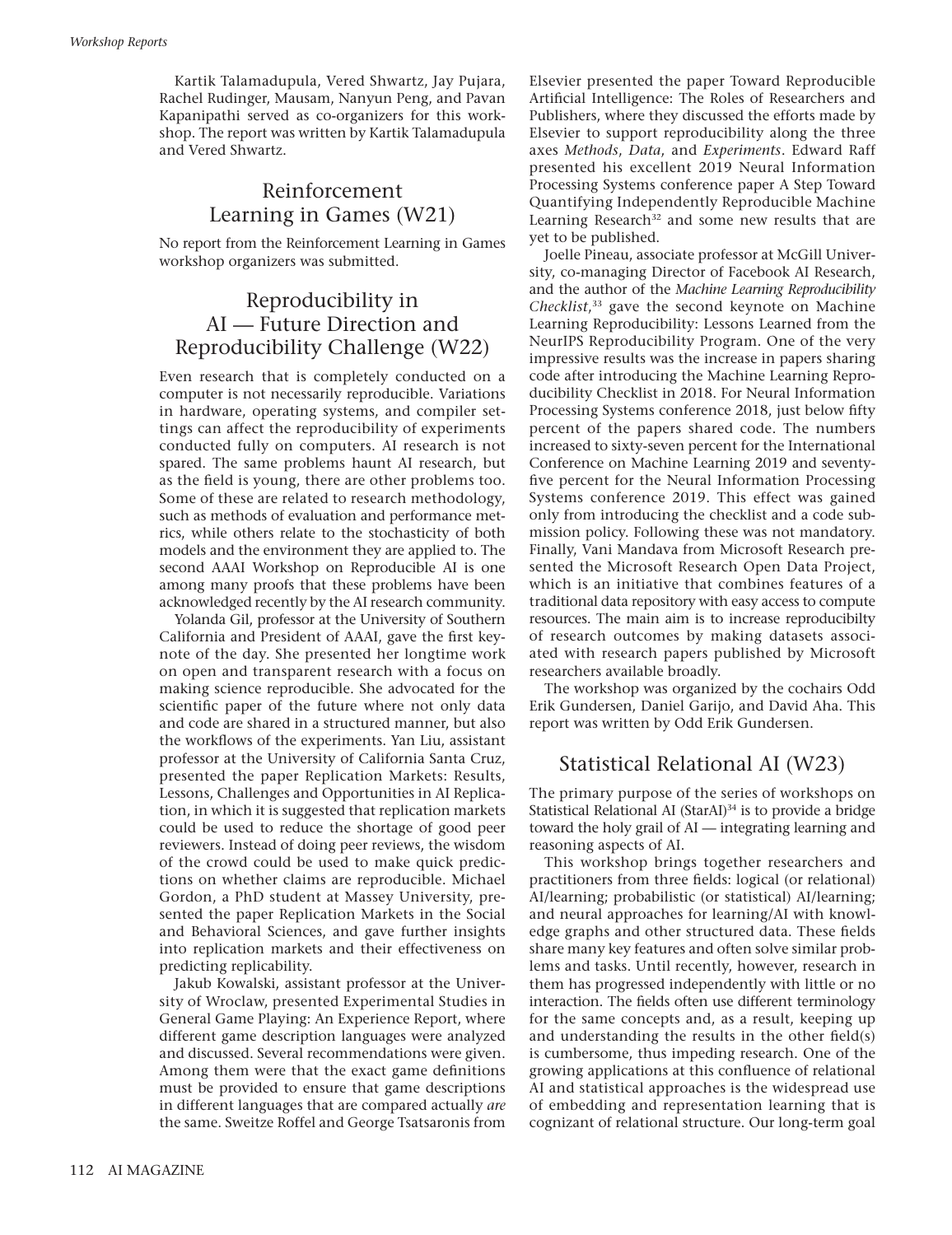is to provide a forum for removing the barriers across subfields and promoting the synergy among logical, statistical, and neural AI, with the StarAI workshops serving as stepping stones toward realizing this big-picture view on AI.

The workshop is currently provoking much new research and has tremendous theoretical and practical implications. The ongoing research mainly follows two directions. First, a substantial effort is invested into the long-standing dream of AI, combining logic and probability in a unified representation with solid theoretical foundations and practical tools. Successfully building general-purpose reasoning and learning tools in this context will enable new applications in several large, complex real-world domains including those involving Big data, heterogeneous data, and varied amounts of prior knowledge. Such domains are often characterized by rich relational structures and large amounts of uncertainty. Logic helps the application designer effectively handle the former while probability helps her effectively manage the latter. Second, an explosion of work on neural architectures for relational learning has added a new perspective on the logical and probabilistic hybrids. These approaches tackle problems that typically require logical or probabilistic reasoning, including knowledge graph completion and (visual) question answering.

The StarAI workshop series has traditionally been a fertile ground for establishing connections among different subfields of AI. This ninth meeting, which was the largest workshop to date, again brought together researchers that drive forward different AI subfields by using statistical relational techniques. Invited talks by Guy Van den Broeck (University of California Los Angeles), Lise Getoor (University of California, Santa Cruz), and Yejin Choi (University of Washington and Allen Institute for Artificial Intelligence) provided a synthesis of various active research directions in StarAI, which include querying complex probabilistic models that might not have crisp symbolic information; an overview of a decade-long progress in probabilistic soft logic; and the recent interest in common-sense reasoning with neural approaches and newly developed datasets. In two lively poster sessions, forty-two full technical papers and four short position papers and abstracts were presented. The selected papers covered a wide range of topics in StarAI, such as structure learning, lifted inference, probabilistic programming, deep relational models, the unification of neural and symbolic representations, (weighted) model counting, and constraint optimization, among others, and clearly show the promise of StarAI. The main themes of the workshop were novel prospects in logical and probabilistic reasoning inspired by deep learning techniques, lifted inference techniques for scalable inference for complex probabilistic models, and novel applications of StarAI techniques.

Sebastijan Dumancic, Angelika Kimmig, David Poole, and Jay Pujara served as cochairs of this workshop. This report was written by Sebastijan Dumancic.

#### **Notes**

- 1. [aaai.org/Conferences/AAAI-20](http://aaai.org/Conferences/AAAI-20).
- 2. [CEUR.WS.org.](http://CEUR.WS.org)
- 3. FC Barcelona award, [https://barcainnovationhub.com/](https://barcainnovationhub.com/event/barca-sports-analytics-summit-2019/) [event/barca-sports-analytics-summit-2019/.](https://barcainnovationhub.com/event/barca-sports-analytics-summit-2019/)
- 4. [aaai.org/Conferences/AAAI-20](http://aaai.org/Conferences/AAAI-20).
- 5. [www.microsoft.com/en-us/research/project/farmbeats-iot](http://www.microsoft.com/en-us/research/project/farmbeats-iot-agriculture/)[agriculture/.](http://www.microsoft.com/en-us/research/project/farmbeats-iot-agriculture/)
- 6. [Aiotworkshop.github.io](http://Aiotworkshop.github.io).
- 7. [www.ai-safety.org.](http://www.ai-safety.org)
- 8. [ceur-ws.org/Vol-2560/.](http://ceur-ws.org/Vol-2560/)
- 9. <https://resourcecentral.org/>.
- 10. [cloudintelligenceworkshop.org.](http://cloudintelligenceworkshop.org)
- 11. [www.noesissolutions.com/.](http://www.noesissolutions.com/)
- 12. [sites.google.com/dstc.community/dstc8/home.](http://sites.google.com/dstc.community/dstc8/home)
- 13. [aaai.org/Conferences/AAAI-20.](http://aaai.org/Conferences/AAAI-20)
- 14. [www.aaai.org/Workshops/ws13.php.](http://www.aaai.org/Workshops/ws13.php)
- 15. [www.aaai.org/Workshops/ws14.php.](http://www.aaai.org/Workshops/ws14.php)
- 16. [www.aaai.org/Workshops/ws17.php.](http://www.aaai.org/Workshops/ws17.php)
- 17. [aaai.org/Conferences/AAAI-18/ws18/.](http://aaai.org/Conferences/AAAI-18/ws18/)
- 18. [aaai.org/Conferences/AAAI-19/ws19/.](http://aaai.org/Conferences/AAAI-19/ws19/)
- 19. Springer 2020, [https://www.springer.com/series/7092.](https://www.springer.com/series/7092)

20. Gartner 2019, [https://www.gartner.com/en/newsroom/](https://www.gartner.com/en/newsroom/press-releases/2019-06-24-gartner-says-worldwide-robotic-process-automation-sof) [press-releases/2019-06-24-gartner-says-worldwide-robotic](https://www.gartner.com/en/newsroom/press-releases/2019-06-24-gartner-says-worldwide-robotic-process-automation-sof)[process-automation-sof](https://www.gartner.com/en/newsroom/press-releases/2019-06-24-gartner-says-worldwide-robotic-process-automation-sof).

21. Grand View Research 2020, [https://finance.yahoo.com/](https://finance.yahoo.com/news/robotic-process-automation-market-size-093500133.html) [news/robotic-process-automation-market-size-093500133.](https://finance.yahoo.com/news/robotic-process-automation-market-size-093500133.html) [html.](https://finance.yahoo.com/news/robotic-process-automation-market-size-093500133.html)

22. www.cs.cmu.edu/*∼*[NatProg/papers/p577-li-Pumice-UIST.](http://www.cs.cmu.edu/<223C>NatProg/papers/p577-li-Pumice-UIST.pdf) [pdf.](http://www.cs.cmu.edu/<223C>NatProg/papers/p577-li-Pumice-UIST.pdf)

- 23. arXiv:2001.05214.
- 24. s[ites.google.com/view/wicrs2020](http://ites.google.com/view/wicrs2020).
- 25. www.robots.ox.ac.uk/*∼*[vgg/research/very\\_deep/](http://www.robots.ox.ac.uk/<223C>vgg/research/very_deep/).
- 26. [aaai.org/Conferences/AAAI-20/ws20workshops/.](http://aaai.org/Conferences/AAAI-20/ws20workshops/)
- 27. [aaai.org/Conferences/AAAI-19/ws19/.](http://aaai.org/Conferences/AAAI-19/ws19/)
- 28. [conceptnet.io/.](http://conceptnet.io/)
- 29. [leaderboard.allenai.org/orb/submissions/about.](http://leaderboard.allenai.org/orb/submissions/about)
- 30. [leaderboard.techqa.us-east.containers.appdomain.cloud/.](http://leaderboard.techqa.us-east.containers.appdomain.cloud/)
- 31. [rcqa-ws.github.io.](http://rcqa-ws.github.io)

32. [papers.nips.cc/paper/8787-a-step-toward-quantifying](http://papers.nips.cc/paper/8787-a-step-toward-quantifying-
independently-reproducible-machine-learning-
research.pdf)[independently-reproducible-machine-learning-research.pdf.](http://papers.nips.cc/paper/8787-a-step-toward-quantifying-
independently-reproducible-machine-learning-
research.pdf) 33. www.cs.mcgill.ca/*∼*[jpineau/ReproducibilityChecklist.pdf](http://www.cs.mcgill.ca/<223C>jpineau/ReproducibilityChecklist.pdf). 34. [www.starai.org](http://www.starai.org).

**Grace Bang** is a data scientist at S&P Global.

**Guy Barash** is at Western Digital.

**Ryan Beal** (ryan.beal@soton.ac.uk) is a PhD research student at the University of Southampton in the Agents, Interaction and Complexity research group.

**Jacques Cali** is the director of Research at Blue Prism Group PLC.

**Mauricio Castillo-Effen** is a senior researcher and the technical leader of the Trustworthy Autonomous Systems focus area at Lockheed Martin's Advanced Technology Laboratories in Arlington, VA, US.

**Xin Cynthia Chen** is a researcher on AI safety at the University of Hong Kong, China.